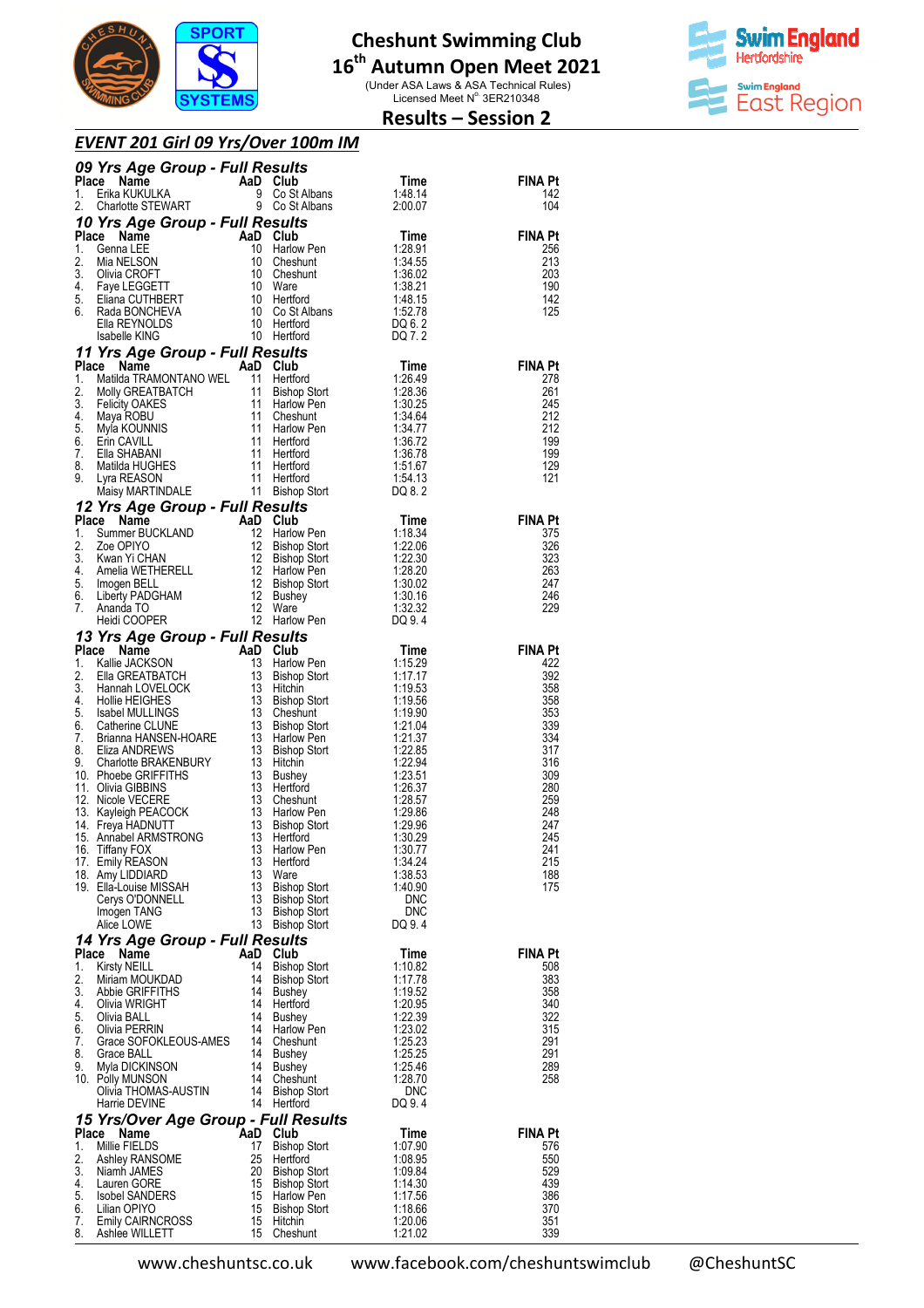

# **16 th Autumn Open Meet 2021**

(Under ASA Laws & ASA Technical Rules)<br>Licensed Meet N° 3ER210348



|    |                     |    |                     | <b>Results – Session 2</b> |     |
|----|---------------------|----|---------------------|----------------------------|-----|
| 9. | Jasmine BRAKENBURY  | 16 | Hitchin             | 1:21.12                    | 338 |
|    | 10. Grace MASON     | 15 | <b>Bishop Stort</b> | 1:21.43                    | 334 |
|    | 11. Minnie SAVAGE   | 16 | <b>Bishop Stort</b> | 1:22.54                    | 320 |
|    | 12. Isabella GOOD   | 16 | <b>Bishop Stort</b> | 1:22.55                    | 320 |
|    | 13. Aoife JAMES     | 16 | Bishop Stort        | 1:22.61                    | 320 |
|    | 14. Elizabeth CLUNE |    | 15 Bishop Stort     | 1:23.77                    | 306 |
|    | 15. Mya ALDEIRI     | 15 | Bushey              | 1:33.69                    | 219 |
|    | 16. Eve SWEENEY     |    | 15 Hitchin          | 1:34.41                    | 214 |
|    | Freyja SOMERS       | 17 | <b>Bishop Stort</b> | <b>DNC</b>                 |     |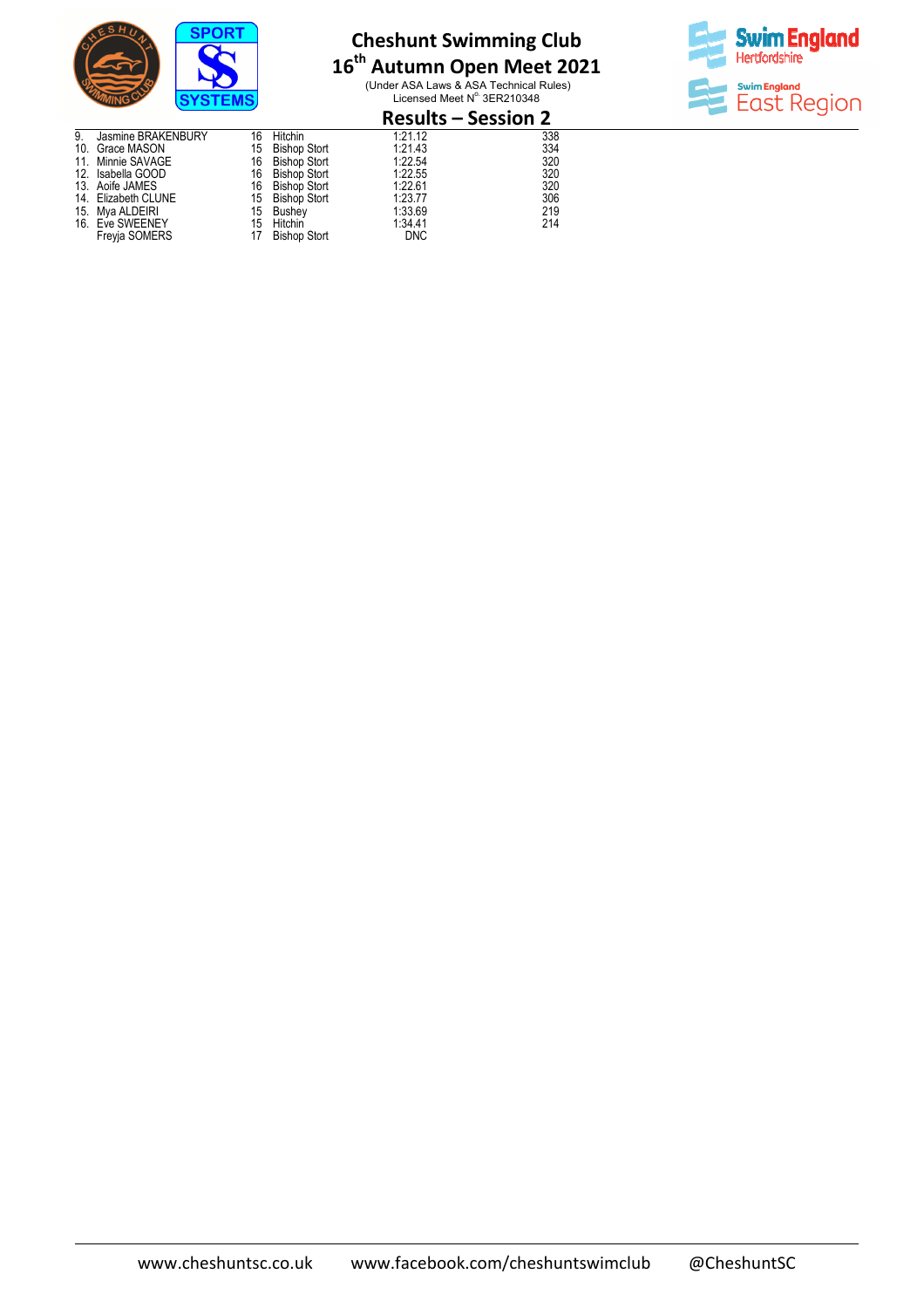

(Under ASA Laws & ASA Technical Rules)<br>Licensed Meet N° 3ER210348



## **Results – Session 2**

#### *EVENT 202 Boy 09 Yrs/Over 100m IM*

|    | 09 Yrs Age Group - Full Results                                                                                                                                                                                                                              |                                     |                                                               |                       |
|----|--------------------------------------------------------------------------------------------------------------------------------------------------------------------------------------------------------------------------------------------------------------|-------------------------------------|---------------------------------------------------------------|-----------------------|
|    | $\overrightarrow{AB}$ Club<br>Something the Map Club<br>Eric BAI 9 Co St Albans<br>Guy SPEARMAN-BAINES 9 Bishop Stort<br>Yrs Ane Group E-11<br>Place Name                                                                                                    |                                     | Time                                                          | FINA Pt               |
| 1. |                                                                                                                                                                                                                                                              |                                     | 2:05.19                                                       | 64                    |
|    |                                                                                                                                                                                                                                                              |                                     | DQ 9.4                                                        |                       |
|    | 10 Yrs Age Group - Full Results<br>Place Name Man AaD Club                                                                                                                                                                                                   |                                     |                                                               |                       |
|    | Le Name AaD Club<br>Rex TRAMONTANO WELLS 10 Hertford<br>Place                                                                                                                                                                                                |                                     | <b>Time</b>                                                   | <b>FINA Pt</b>        |
|    |                                                                                                                                                                                                                                                              |                                     | DQ 9.1                                                        |                       |
|    | 11 Yrs Age Group - Full Results                                                                                                                                                                                                                              |                                     |                                                               |                       |
|    | Place Name<br>The Champion of the Mappins Club<br>Elliot HALL 2. The Mapp Stort<br>Elliot HALL 2. The Mapp Stort<br>Theodore PERRIN 11 Cheshunt<br>James COX 11 Harlow Pen<br>James COX 11 Hertford<br>Luigi GIAMBRONE 11 Cheshunt<br>Joseph ANGER 11 Hert   |                                     | <b>Time</b>                                                   | <b>FINA Pt</b>        |
| 1. |                                                                                                                                                                                                                                                              |                                     | 1:32.45                                                       | 160                   |
| 2. |                                                                                                                                                                                                                                                              |                                     | 1:34.01                                                       | 152                   |
| 3. |                                                                                                                                                                                                                                                              |                                     | 1.3464                                                        | 149                   |
| 4. |                                                                                                                                                                                                                                                              |                                     |                                                               | 130                   |
| 5. |                                                                                                                                                                                                                                                              |                                     | $1.\overline{39.07}$<br>$1.40.04$<br>$1.43.73$                | 126                   |
| 6. |                                                                                                                                                                                                                                                              |                                     |                                                               | 113                   |
| 7. |                                                                                                                                                                                                                                                              |                                     | 1:57.51                                                       | 78                    |
|    | 7. Joseph AINGER<br><b>12 Yrs Age Group - Full Results</b><br><b>12 Yrs Age Group - Full Results</b><br>1. Dimitig GRACOVS<br>12 Harlow Pen<br>2. George JONES<br>2. George JONES<br>3. Cooper SMITH<br>4. Dylan DAVENPORT<br>5. Charlie PLUME<br>5. Charlie |                                     |                                                               |                       |
|    |                                                                                                                                                                                                                                                              |                                     | Time                                                          | <b>FINA Pt</b>        |
|    |                                                                                                                                                                                                                                                              |                                     | 1:16.83                                                       | 279                   |
|    |                                                                                                                                                                                                                                                              |                                     | 1:16.99                                                       | 278                   |
|    |                                                                                                                                                                                                                                                              |                                     |                                                               | 263                   |
|    |                                                                                                                                                                                                                                                              |                                     |                                                               | 231                   |
|    |                                                                                                                                                                                                                                                              |                                     | $1:10.35$<br>$1:21.80$<br>$1:23.34$<br>$1:26.34$<br>$4:40.44$ | 219<br>197            |
|    |                                                                                                                                                                                                                                                              |                                     | 1:40.41                                                       | 125                   |
|    | 12 Ware<br><b>13 Yrs Age Group - Full Results<br/>Place Name AaD Club<br/>1. Brandon MACDONALD DAMLL AREA CLUB</b>                                                                                                                                           |                                     |                                                               |                       |
|    |                                                                                                                                                                                                                                                              |                                     |                                                               |                       |
|    |                                                                                                                                                                                                                                                              |                                     | <b>Time</b>                                                   | <b>FINA Pt</b>        |
| 2. |                                                                                                                                                                                                                                                              |                                     |                                                               | 256<br>134            |
|    | 2 Name AaD Club<br>Brandon MACDONALD-WILL 13 Bishop Stort 1:19.13<br>Alexander PAPROCKI 13 Hertford 1:38.09<br>Pilly CYI 13 Ware DQ 9.4<br>Brandon MAUDUNALL<br>Alexander PAPROCKI 13 Hertto<br>13 Ware                                                      |                                     |                                                               |                       |
|    |                                                                                                                                                                                                                                                              |                                     |                                                               |                       |
|    |                                                                                                                                                                                                                                                              |                                     |                                                               | <b>FINA Pt</b>        |
|    |                                                                                                                                                                                                                                                              |                                     |                                                               | 432                   |
|    |                                                                                                                                                                                                                                                              |                                     |                                                               | 335                   |
|    |                                                                                                                                                                                                                                                              |                                     |                                                               | 320                   |
|    |                                                                                                                                                                                                                                                              |                                     |                                                               | 301                   |
|    |                                                                                                                                                                                                                                                              |                                     |                                                               | 272                   |
|    |                                                                                                                                                                                                                                                              |                                     |                                                               | 262                   |
|    |                                                                                                                                                                                                                                                              |                                     |                                                               | 259                   |
|    |                                                                                                                                                                                                                                                              |                                     |                                                               | 258                   |
|    |                                                                                                                                                                                                                                                              |                                     |                                                               | 200                   |
|    |                                                                                                                                                                                                                                                              |                                     |                                                               | 169                   |
|    |                                                                                                                                                                                                                                                              |                                     |                                                               |                       |
|    |                                                                                                                                                                                                                                                              |                                     |                                                               |                       |
|    |                                                                                                                                                                                                                                                              |                                     |                                                               | <b>FINA Pt</b><br>470 |
|    |                                                                                                                                                                                                                                                              |                                     |                                                               | 411                   |
|    |                                                                                                                                                                                                                                                              |                                     |                                                               | 386                   |
|    |                                                                                                                                                                                                                                                              |                                     |                                                               | 385                   |
|    |                                                                                                                                                                                                                                                              |                                     |                                                               | 379                   |
|    |                                                                                                                                                                                                                                                              |                                     |                                                               | 352                   |
|    |                                                                                                                                                                                                                                                              |                                     |                                                               | 351                   |
|    | 2. Arekanter FRENCON 113 Wave<br>14 Yrs Age Group - Full Results<br>2. Archie RANN 14 Bushey<br>2. Archie RANN 14 Bushey<br>2. Archie RANN 14 Bushey<br>2. Archie RANN 14 Bushey<br>3. George GRIMWOOD 14 Hirtford<br>4. Jack BLAKE<br>5. Char               | Mare<br>Ware<br>Cheshunt<br>Hitchin |                                                               | 290                   |
|    |                                                                                                                                                                                                                                                              |                                     |                                                               | 188                   |
|    |                                                                                                                                                                                                                                                              |                                     |                                                               |                       |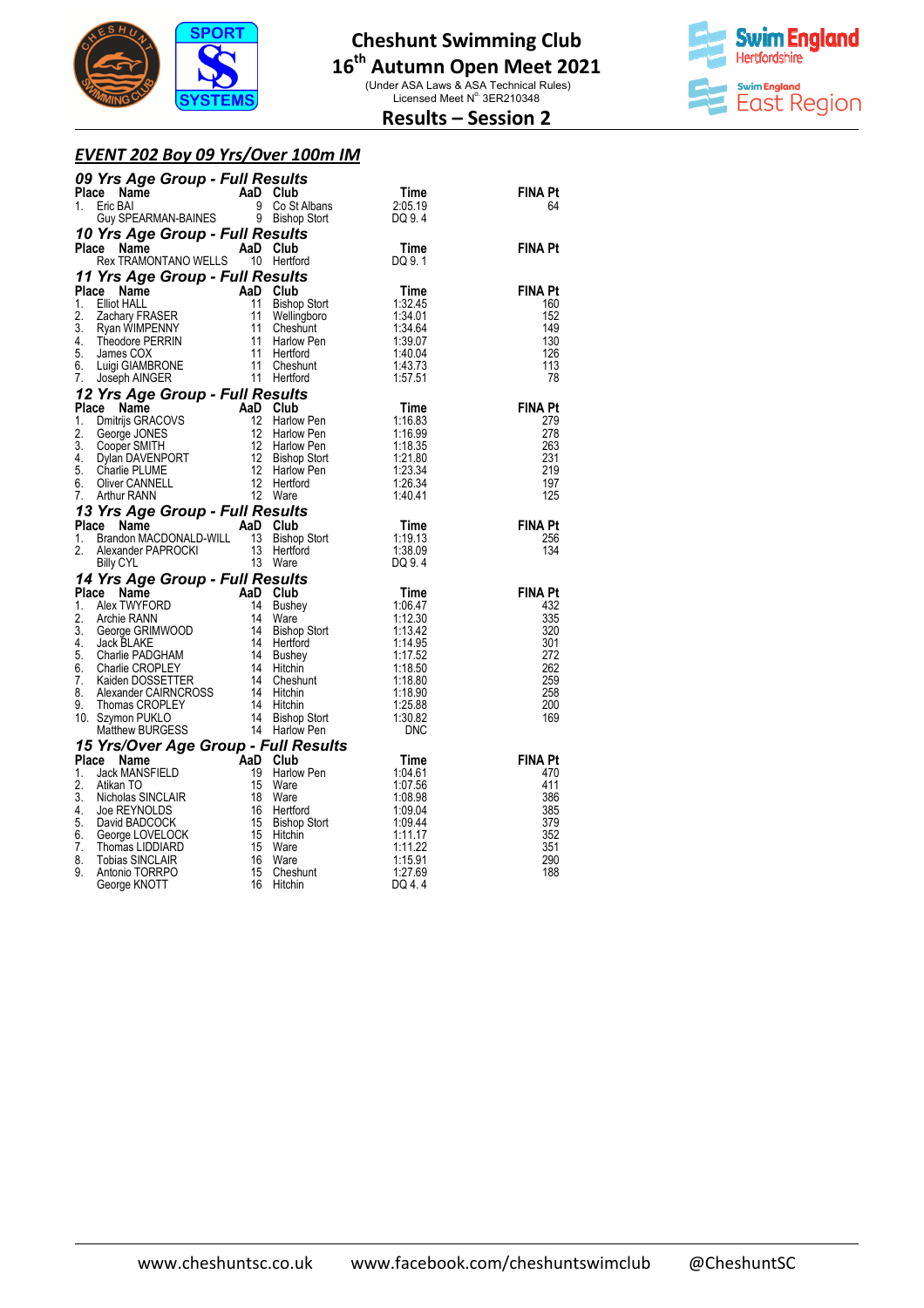

# **16 th Autumn Open Meet 2021 Cheshunt Swimming Club**  (Under ASA Laws & ASA Technical Rules)<br>Licensed Meet N° 3ER210348



## **Results – Session 2**

### *EVENT 203 Girl 09 Yrs/Over 50m Butterfly*

|                    | <b>09 Yrs Age Group - Full Results<br/> Place Name<br/> 1. Charlotte STEWART 9 Co St Albans 52.06<br/> 2. Erika KUKULKA 9 Co St Albans 59.42<br/> Amelia MASIOKAITE 9 Harlow Pen DINC<br/> Lois LAWS 9 Harlow Pen DQ 8.3<br/> <math>\frac{9}{2}</math> Harlow Pen DQ 8.</b> |          |                                   |                |                       |
|--------------------|-----------------------------------------------------------------------------------------------------------------------------------------------------------------------------------------------------------------------------------------------------------------------------|----------|-----------------------------------|----------------|-----------------------|
|                    |                                                                                                                                                                                                                                                                             |          |                                   |                | <b>FINA Pt</b>        |
|                    |                                                                                                                                                                                                                                                                             |          |                                   |                | 102<br>69             |
|                    |                                                                                                                                                                                                                                                                             |          |                                   |                |                       |
|                    |                                                                                                                                                                                                                                                                             |          |                                   |                |                       |
|                    | <b>10 Yrs Age Group - Full Results</b><br><b>Place Name AaD Club</b><br>1. Genna LEE 10 Harlow Pen<br>2. Niamh HOLLAND 10 Hitchin 45.68<br>3. Adela MOLDOVAN 10 Harlow Pen<br>5. Clivia CROFT 10 Cheshunt 46.67<br>5. Clivia CROFT 10 Cheshunt 46.73                        |          |                                   |                |                       |
|                    |                                                                                                                                                                                                                                                                             |          |                                   |                | <b>FINA Pt</b>        |
|                    |                                                                                                                                                                                                                                                                             |          |                                   |                | 217<br>152            |
|                    |                                                                                                                                                                                                                                                                             |          |                                   |                | 145                   |
|                    |                                                                                                                                                                                                                                                                             |          |                                   |                | 142                   |
|                    |                                                                                                                                                                                                                                                                             |          |                                   |                | 142                   |
|                    |                                                                                                                                                                                                                                                                             |          |                                   |                | 105<br>98             |
|                    |                                                                                                                                                                                                                                                                             |          |                                   |                |                       |
|                    |                                                                                                                                                                                                                                                                             |          |                                   |                |                       |
|                    | Sa Fil.AYSON<br>Place Name HANSEN 10 Hitchinn<br>PLACE COMP - FUII Results<br>The Constanting 10 Cost Albans<br>11 Yrs Age Group - FuII Results<br>11 Hentford<br>11 Hentford<br>11 Hentford<br>11 Hentford<br>11 Hentford<br>11 Hentford<br>4. Jess                        |          |                                   |                |                       |
|                    |                                                                                                                                                                                                                                                                             |          |                                   |                | <b>FINA Pt</b>        |
|                    |                                                                                                                                                                                                                                                                             |          |                                   |                | 228<br>181            |
|                    |                                                                                                                                                                                                                                                                             |          |                                   |                | 178                   |
|                    |                                                                                                                                                                                                                                                                             |          |                                   |                | 160                   |
|                    |                                                                                                                                                                                                                                                                             |          |                                   |                | 152                   |
|                    |                                                                                                                                                                                                                                                                             |          |                                   |                |                       |
|                    |                                                                                                                                                                                                                                                                             |          |                                   |                | <b>FINA Pt</b>        |
|                    |                                                                                                                                                                                                                                                                             |          |                                   |                | 226                   |
|                    |                                                                                                                                                                                                                                                                             |          |                                   |                | 220                   |
|                    |                                                                                                                                                                                                                                                                             |          |                                   |                | 161                   |
|                    |                                                                                                                                                                                                                                                                             |          |                                   |                | 128                   |
|                    |                                                                                                                                                                                                                                                                             |          |                                   |                |                       |
|                    |                                                                                                                                                                                                                                                                             |          |                                   |                | <b>FINA Pt</b>        |
|                    |                                                                                                                                                                                                                                                                             |          |                                   |                | 357                   |
|                    |                                                                                                                                                                                                                                                                             |          |                                   |                | 356<br>351            |
|                    |                                                                                                                                                                                                                                                                             |          |                                   |                | 335                   |
|                    |                                                                                                                                                                                                                                                                             |          |                                   |                | 315                   |
|                    |                                                                                                                                                                                                                                                                             |          |                                   |                | 300                   |
|                    |                                                                                                                                                                                                                                                                             |          |                                   |                | 265<br>247            |
|                    |                                                                                                                                                                                                                                                                             |          |                                   |                | 236                   |
|                    |                                                                                                                                                                                                                                                                             |          |                                   |                | 209                   |
|                    |                                                                                                                                                                                                                                                                             |          |                                   |                | 205                   |
|                    |                                                                                                                                                                                                                                                                             |          |                                   |                | 203<br>177            |
|                    | 14 Yrs Age Group - Full Results                                                                                                                                                                                                                                             |          |                                   |                |                       |
| Place              | <b>4 Yrs Age Group - Full Results<br/> ace Name AaD Club Time<br/> Emma FIELDS 14 Bishop Stort 31.32<br/> Kirsty NEILL 14 Bishop Stort 32.76<br/> Olivia MRIGHT 14 Harlfow Pen<br/> Olivia WRIGHT 14 Hertford 35.59<br/> Olivia WRIGHT 14 Hertford 35.5</b>                 |          |                                   |                | <b>FINA Pt</b>        |
| 1.                 |                                                                                                                                                                                                                                                                             |          |                                   |                | 471                   |
| 2.                 |                                                                                                                                                                                                                                                                             |          |                                   |                | 412                   |
| 3.<br>4.           |                                                                                                                                                                                                                                                                             |          |                                   |                | 332<br>322            |
| 5.                 | Olivia BALL                                                                                                                                                                                                                                                                 |          | 14 Bushey                         | 36.72          | 292                   |
| 6.                 | Harrie DEVINE                                                                                                                                                                                                                                                               |          | 14 Hertford                       | 42.65          | 186                   |
|                    | 15 Yrs/Over Age Group - Full Results                                                                                                                                                                                                                                        |          |                                   |                |                       |
| <b>Place</b><br>1. | Name<br>AaD<br>Millie FIELDS                                                                                                                                                                                                                                                | 17       | Club<br><b>Bishop Stort</b>       | Time<br>30.32  | <b>FINA Pt</b><br>519 |
| 2.                 | Jessica FIELDS                                                                                                                                                                                                                                                              | 15       | <b>Bishop Stort</b>               | 31.04          | 484                   |
| 3.                 | Evie THOMPSON                                                                                                                                                                                                                                                               | 16       | Hitchin                           | 32.96          | 404                   |
| 4.                 | <b>Isobel SANDERS</b>                                                                                                                                                                                                                                                       | 15       | Harlow Pen                        | 32.98          | 403                   |
| 5.<br>6.           | <b>Bella PARKUS</b><br>Sophie CLARK                                                                                                                                                                                                                                         | 16<br>16 | <b>Bishop Stort</b><br>Hitchin    | 33.36<br>33.76 | 390<br>376            |
| 7.                 | Olivia MATFIELD                                                                                                                                                                                                                                                             | 17       | Hitchin                           | 34.16          | 363                   |
| 8.                 | Grace MASON                                                                                                                                                                                                                                                                 | 15       | <b>Bishop Stort</b>               | 34.43          | 355                   |
| 9.                 | Isabella GOOD                                                                                                                                                                                                                                                               | 16<br>17 | <b>Bishop Stort</b>               | 34.48          | 353                   |
|                    | 10. Abigail CANNELL<br>11. Ella CANNELL                                                                                                                                                                                                                                     | 15       | Hertford<br>Hertford              | 34.66<br>35.05 | 348<br>336            |
|                    | 12. Jessica PRESLAND                                                                                                                                                                                                                                                        | 18       | <b>Bushey</b>                     | 35.20          | 332                   |
|                    | 13. Ellie EVA                                                                                                                                                                                                                                                               | 17       | Hitchin                           | 35.63          | 320                   |
|                    | 14. Elizabeth CLUNE<br>15. Evie JAMIESON                                                                                                                                                                                                                                    | 15<br>15 | <b>Bishop Stort</b>               | 35.66          | 319<br>317            |
|                    | 16. Minnie SAVAGE                                                                                                                                                                                                                                                           | 16       | Harlow Pen<br><b>Bishop Stort</b> | 35.72<br>36.02 | 310                   |
|                    | Francesca RIODA                                                                                                                                                                                                                                                             | 15       | Harlow Pen                        | <b>DNC</b>     |                       |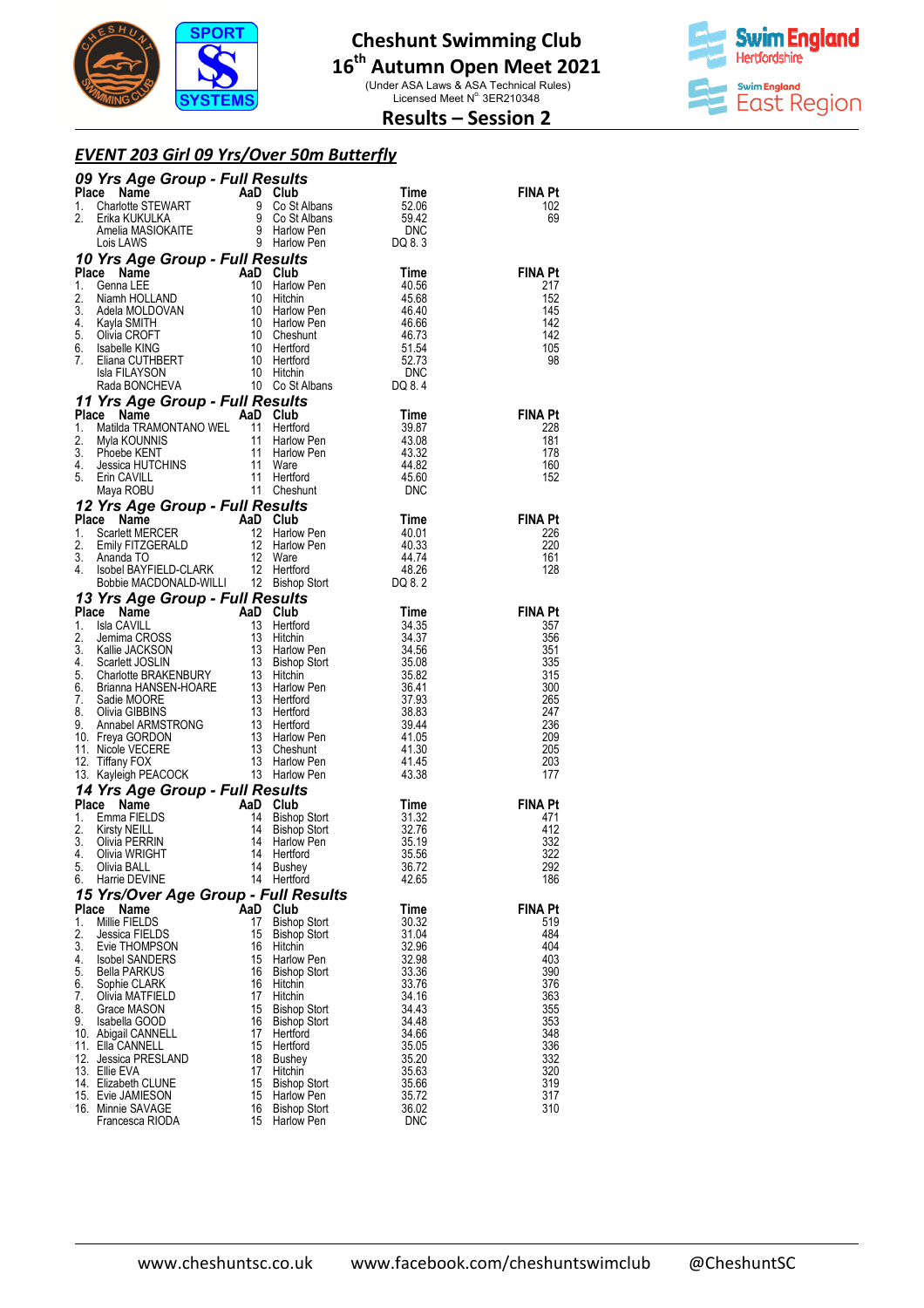

(Under ASA Laws & ASA Technical Rules)<br>Licensed Meet N° 3ER210348



## **Results – Session 2**

### *EVENT 204 Boy 09 Yrs/Over 50m Butterf Butterfly*

|          | <b>09 Yrs Age Group - Full Results<br/>Place Name AaD Club<br/>1. Bobby MERCER 9 Harlow Pen<br/>2. Ryan HORROCKS 9 Co St Albans</b>                                                                                                                                                          |          |                     | Time           | <b>FINA Pt</b>        |
|----------|----------------------------------------------------------------------------------------------------------------------------------------------------------------------------------------------------------------------------------------------------------------------------------------------|----------|---------------------|----------------|-----------------------|
|          |                                                                                                                                                                                                                                                                                              |          |                     | 50.49          | 79                    |
|          |                                                                                                                                                                                                                                                                                              |          |                     | 59.79          | 48                    |
|          | <b>10 Yrs Age Group - Full Results<br/> Place Name AaD Club Time<br/> 1. Rex TRAMONTANO WELLS 10 Hertford 50.64<br/> Harry EARL 10 Ware DQ 7.6</b>                                                                                                                                           |          |                     |                |                       |
|          |                                                                                                                                                                                                                                                                                              |          |                     |                | <b>FINA Pt</b>        |
|          |                                                                                                                                                                                                                                                                                              |          |                     |                | 79                    |
|          |                                                                                                                                                                                                                                                                                              |          |                     |                |                       |
|          | <b>11 Yrs Age Group - Full Results<br/> Place Name And Club<br/> 1. Mikhail ZHARINOV 11 Hitchin<br/> 2. Elliot HALL 11 Bishop Stort<br/> 3. Samuel BIRD 11 Bishop Stort<br/> 4. Zachary FRASER 11 Wellingbooth<br/> 5. Joseph AINGER 11 Hertford<br/> Maxim </b>                             |          |                     |                |                       |
|          |                                                                                                                                                                                                                                                                                              |          |                     | Time<br>39.82  | <b>FINA Pt</b><br>162 |
|          |                                                                                                                                                                                                                                                                                              |          |                     | 43.29          | 126                   |
|          |                                                                                                                                                                                                                                                                                              |          |                     | 49.58          | 84                    |
|          |                                                                                                                                                                                                                                                                                              |          |                     | 50.03<br>57.44 | 82                    |
|          |                                                                                                                                                                                                                                                                                              |          |                     |                | 54                    |
|          |                                                                                                                                                                                                                                                                                              |          |                     | <b>DNC</b>     |                       |
|          | 12 Yrs Age Group - Full Results<br><b>12 Yrs Age Group - Full Results</b><br>1. Dmitrijs GRACOVS<br>12 Harlow Pen<br>3. Cooper SMITH<br>3. Dylan DAVENPORT<br>12 Harlow Pen<br>3. Dylan DAVENPORT<br>4. Charlie PLUME<br>4. Charlie PLUME<br>5. Oliver CANNELL<br>7. Arthur RANN<br>7. Arthu |          |                     |                |                       |
|          |                                                                                                                                                                                                                                                                                              |          |                     |                | <b>FINA Pt</b><br>251 |
|          |                                                                                                                                                                                                                                                                                              |          |                     |                | 248                   |
|          |                                                                                                                                                                                                                                                                                              |          |                     |                | 204                   |
|          |                                                                                                                                                                                                                                                                                              |          |                     |                | 188                   |
|          |                                                                                                                                                                                                                                                                                              |          |                     |                | 181                   |
|          |                                                                                                                                                                                                                                                                                              |          |                     |                | 158<br>101            |
|          |                                                                                                                                                                                                                                                                                              |          |                     |                | 62                    |
|          | 8. Lucas FINTILET <b>Age Group - Full Results</b><br><b>13 Yrs Age Group - Full Results</b><br><b>1.</b> Samuel TRIGWELL 13 Bushey 32.65<br>2. Nate OGIER 13 Hertford 33.82<br>3. Thomas MOODY 13 Harlow Pen 34.28<br>4. Maxim LUTSENKO 13 Bushey Stort                                      |          |                     |                |                       |
|          |                                                                                                                                                                                                                                                                                              |          |                     |                | <b>FINA Pt</b>        |
|          |                                                                                                                                                                                                                                                                                              |          |                     |                | 295                   |
|          |                                                                                                                                                                                                                                                                                              |          |                     |                | 265                   |
|          |                                                                                                                                                                                                                                                                                              |          |                     |                | 255                   |
|          |                                                                                                                                                                                                                                                                                              |          |                     |                | 251<br>199            |
|          |                                                                                                                                                                                                                                                                                              |          |                     |                | 111                   |
|          |                                                                                                                                                                                                                                                                                              |          |                     |                |                       |
|          |                                                                                                                                                                                                                                                                                              |          |                     |                | <b>FINA Pt</b>        |
|          |                                                                                                                                                                                                                                                                                              |          |                     |                | 437                   |
|          |                                                                                                                                                                                                                                                                                              |          |                     |                | 375                   |
|          |                                                                                                                                                                                                                                                                                              |          |                     |                | 368                   |
|          |                                                                                                                                                                                                                                                                                              |          |                     |                | 355<br>338            |
|          |                                                                                                                                                                                                                                                                                              |          |                     |                | 278                   |
|          |                                                                                                                                                                                                                                                                                              |          |                     |                | 275                   |
|          |                                                                                                                                                                                                                                                                                              |          |                     |                | 251                   |
|          |                                                                                                                                                                                                                                                                                              |          |                     |                | 246<br>235            |
|          |                                                                                                                                                                                                                                                                                              |          |                     |                | 227                   |
|          |                                                                                                                                                                                                                                                                                              |          |                     |                | 215                   |
|          |                                                                                                                                                                                                                                                                                              |          |                     |                | 211                   |
|          | 6. Luke ALDEIRI 13 Bushey 45.15<br>14 Yrs Age Group - Full Results<br>13 Bushey 45.15<br>14 Yrs Age Group - Full Results<br>13 Bushey 45.15<br>14 Ware 20URPINAR 14 Harlow Pen 30.14<br>2. Kevin MOLDOVAN 14 Ware 30.34<br>4. Alex TWYFORD 1                                                 |          |                     |                |                       |
|          |                                                                                                                                                                                                                                                                                              |          |                     |                |                       |
|          | 1. Alessandro RIODA 17 Harlow Pen 26.76                                                                                                                                                                                                                                                      |          |                     |                | <b>FINA Pt</b>        |
| 2.       | Sami ZEMZAMI                                                                                                                                                                                                                                                                                 | 16       | <b>Bishop Stort</b> | 27.38          | 536<br>501            |
| 3.       | Daniel MONK                                                                                                                                                                                                                                                                                  | 17       | Harlow Pen          | 27.74          | 482                   |
| 4.       | Callum COX                                                                                                                                                                                                                                                                                   | 15       | <b>Bishop Stort</b> | 27.83          | 477                   |
| 5.       | <b>Tyler JACKSON</b>                                                                                                                                                                                                                                                                         | 17       | Harlow Pen          | 28.41          | 448                   |
| 6.<br>7. | Max ARNOLD<br>Nicholas SINCLAIR                                                                                                                                                                                                                                                              | 15<br>18 | Harlow Pen<br>Ware  | 28.63<br>29.50 | 438<br>400            |
| 8.       | Taylor COE                                                                                                                                                                                                                                                                                   | 17       | Cheshunt            | 29.61          | 396                   |
| 9.       | Ethan MAY                                                                                                                                                                                                                                                                                    | 16       | Harlow Pen          | 30.32          | 369                   |
|          | 10. Ciaran WHATMORE                                                                                                                                                                                                                                                                          | 17       | Hertford            | 30.50          | 362                   |
|          | 11. Thomas LIDDIARD                                                                                                                                                                                                                                                                          | 15       | Ware                | 31.29          | 335                   |
|          | 12. Jake EVANS                                                                                                                                                                                                                                                                               | 16<br>15 | Cheshunt            | 31.66          | 324                   |
|          | 13. Atikan TO<br>14. Ethan RYAN                                                                                                                                                                                                                                                              | 16       | Ware<br>Harlow Pen  | 32.35<br>32.54 | 303<br>298            |
|          | 15. Samuel CARTER                                                                                                                                                                                                                                                                            | 15       | <b>Bishop Stort</b> | 32.89          | 289                   |
|          | 16. George LOVELOCK                                                                                                                                                                                                                                                                          | 15       | Hitchin             | 33.96          | 262                   |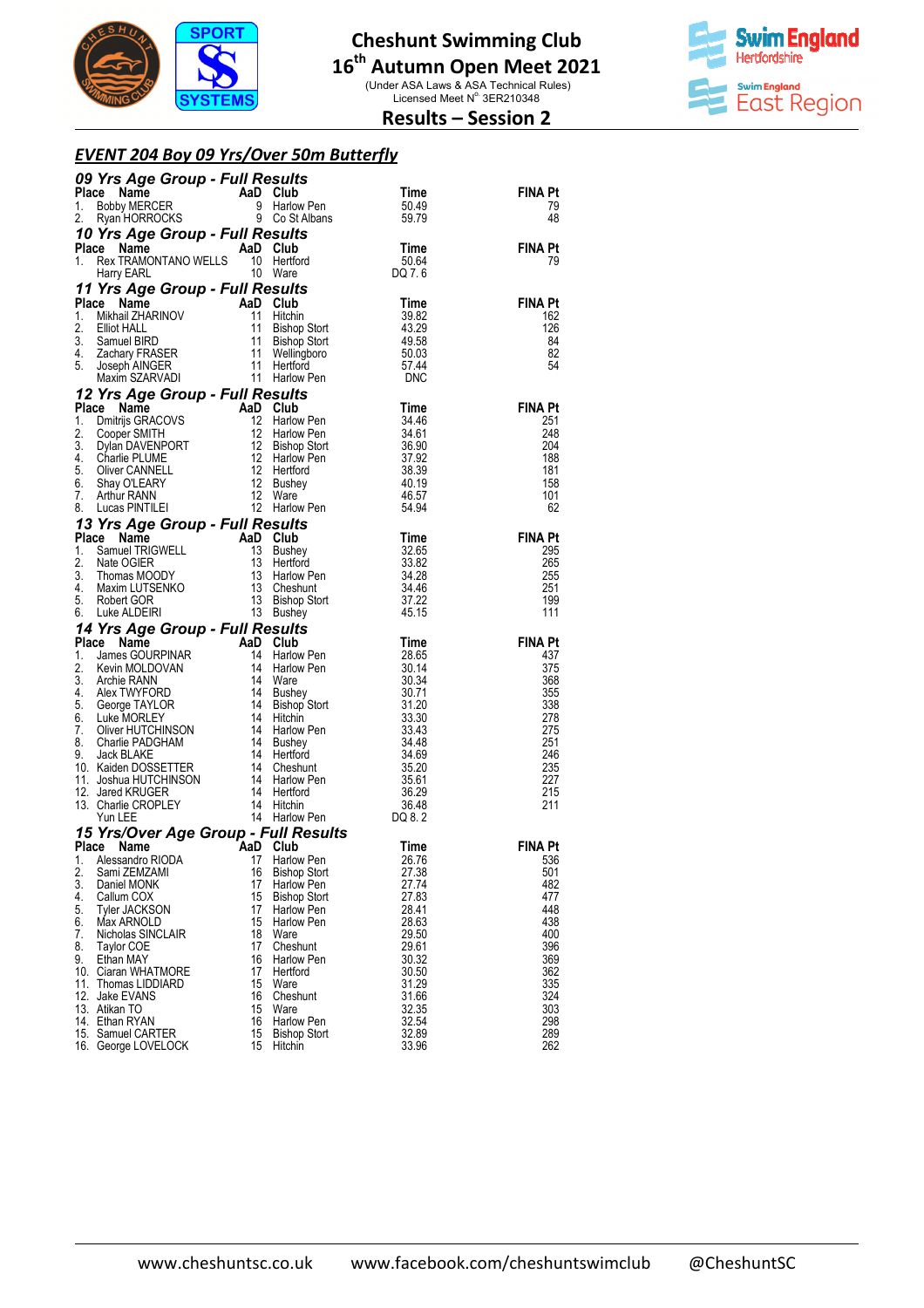

(Under ASA Laws & ASA Technical Rules)<br>Licensed Meet N° 3ER210348



**Results – Session 2** 

## *EVENT 205 Girl 09 Yrs/Over 100m Backstroke*

|              | 10 Yrs Age Group - Full Results         |          |                                        |                      |                |                |
|--------------|-----------------------------------------|----------|----------------------------------------|----------------------|----------------|----------------|
| <b>Place</b> | Name                                    |          | AaD Club                               | Time                 | <b>FINA Pt</b> | 50             |
| 1.           | Mia NELSON                              | 10       | Cheshunt                               | 1:29.64              | 229            | 43.67          |
| 2.           | Lucy DAY                                | 10       | Harlow Pen                             | 1:42.19              | 154            | 48.77          |
| 3.           | Lois GODDARD                            | 10       | Cheshunt                               | 2:03.43              | 87             | 57.06          |
|              | 11 Yrs Age Group - Full Results         |          |                                        |                      |                |                |
| <b>Place</b> | Name                                    |          | AaD Club                               | Time                 | <b>FINA Pt</b> | 50             |
| 1.<br>2.     | Maya ROBU<br>Ella SHABANI               | 11<br>11 | Cheshunt<br>Hertford                   | 1:27.40<br>1:32.48   | 247<br>209     | 41.65<br>44.15 |
| 3.           | Myla KOUNNIS                            | 11       | <b>Harlow Pen</b>                      | 1:34.04              | 198            | 45.00          |
| 4.           | Jazmine PAKTSUN                         | 11       | <b>Bishop Stort</b>                    | 1:49.31              | 126            | 53.08          |
|              | <b>Emily DAINTY</b>                     | 11       | <b>Bishop Stort</b>                    | DQ 6.4               |                |                |
|              | 12 Yrs Age Group - Full Results         |          |                                        |                      |                |                |
| <b>Place</b> | Name                                    |          | AaD Club                               | Time                 | <b>FINA Pt</b> | 50             |
| 1.           | Emily FITZGERALD                        | 12       | Harlow Pen                             | 1:26.93              | 251            | 42.25          |
| 2.           | Amelia WETHERELL                        | 12       | Harlow Pen                             | 1:27.46              | 247            | 42.33          |
| 3.           | Heidi COOPER                            | 12       | <b>Harlow Pen</b>                      | 1:28.65              | 237            | 42.55          |
| 4.           | <b>Scarlett MERCER</b>                  |          | 12 Harlow Pen                          | 1:31.96              | 212            | 44.83          |
|              | 13 Yrs Age Group - Full Results         |          |                                        |                      |                |                |
| <b>Place</b> | Name                                    |          | AaD Club                               | Time                 | <b>FINA Pt</b> | 50             |
| 1.<br>2.     | Isla CAVILL<br>Hollie HEIGHES           | 13<br>13 | Hertford                               | 1:14.94<br>1:15.04   | 392<br>391     | 37.04<br>36.51 |
| 3.           | Eliza ANDREWS                           |          | <b>Bishop Stort</b><br>13 Bishop Stort | 1:16.87              | 364            | 36.90          |
| 4.           | Hannah LOVELOCK                         |          | 13 Hitchin                             | 1:19.22              | 332            | 39.09          |
| 5.           | Isabel MULLINGS                         |          | 13 Cheshunt                            | 1:20.56              | 316            | 38.75          |
| 6.           | Molly BARTUP                            |          | 13 Cheshunt                            | 1:23.71              | 281            | 41.09          |
| 7.           | Alice LOWE                              | 13       | <b>Bishop Stort</b>                    | 1:25.34              | 266            | 42.39          |
| 8.           | Olivia GIBBINS                          |          | 13 Hertford                            | 1:26.46              | 255            | 40.95          |
| 9.           | Emily REASON                            | 13<br>13 | Hertford                               | 1:33.94              | 199            | 44.39          |
|              | Amy LIDDIARD<br>Elizabeth GOURPINAR     |          | Ware<br>13 Harlow Pen                  | <b>DNC</b><br>DQ 6.2 |                |                |
|              | Brianna HANSEN-HOARE                    |          | 13 Harlow Pen                          | DQ 6.4               |                |                |
|              | 14 Yrs Age Group - Full Results         |          |                                        |                      |                |                |
|              | Place<br>Name                           |          | AaD Club                               | Time                 | <b>FINA Pt</b> | 50             |
| 1.           | Abbie GRIFFITHS                         | 14       | <b>Bushey</b>                          | 1:19.10              | 334            | 37.84          |
| 2.           | Grace BALL                              | 14       | <b>Bushey</b>                          | 1:19.66              | 327            | 38.21          |
| 3.           | Rachael CARPENTER                       | 14       | Ware                                   | 1:20.70              | 314            | 39.20          |
| 4.<br>5.     | Olivia BALL                             | 14<br>14 | <b>Bushey</b>                          | 1:22.97              | 289<br>282     | 40.32<br>40.26 |
| 6.           | Grace SOFOKLEOUS-AMES<br>India ROBINSON | 14       | Cheshunt<br>Hitchin                    | 1:23.65<br>1:27.98   | 242            | 43.85          |
|              | Ciara SHORTALL                          |          | 14 Harlow Pen                          | <b>DNC</b>           |                |                |
|              | 15 Yrs/Over Age Group - Full Results    |          |                                        |                      |                |                |
| Place        | Name                                    |          | AaD Club                               | Time                 | <b>FINA Pt</b> | 50             |
| 1.           | Niamh JAMES                             | 20       | <b>Bishop Stort</b>                    | 1:05.03              | 601            | 31.84          |
| 2.           | Freya REILLY                            | 16       | <b>Bishop Stort</b>                    | 1:14.03              | 407            | 35.81          |
| 3.           | Kya ANDREOU                             | 16       | Harlow Pen                             | 1:14.13              | 405            | 35.96          |
| 4.           | Ella CANNELL                            | 15       | Hertford                               | 1:15.85              | 378            | 37.61          |
| 5.<br>6.     | Misty EREN<br>Grace LAMPRELL            | 16       | 15 Harlow Pen<br>Harlow Pen            | 1:17.77<br>1:17.99   | 351<br>348     | 37.97<br>37.78 |
| 7.           | Aoife JAMES                             | 16       | <b>Bishop Stort</b>                    | 1:21.07              | 310            | 38.72          |
| 8.           | Ashlee WILLETT                          | 15       | Cheshunt                               | 1:22.24              | 297            | 39.84          |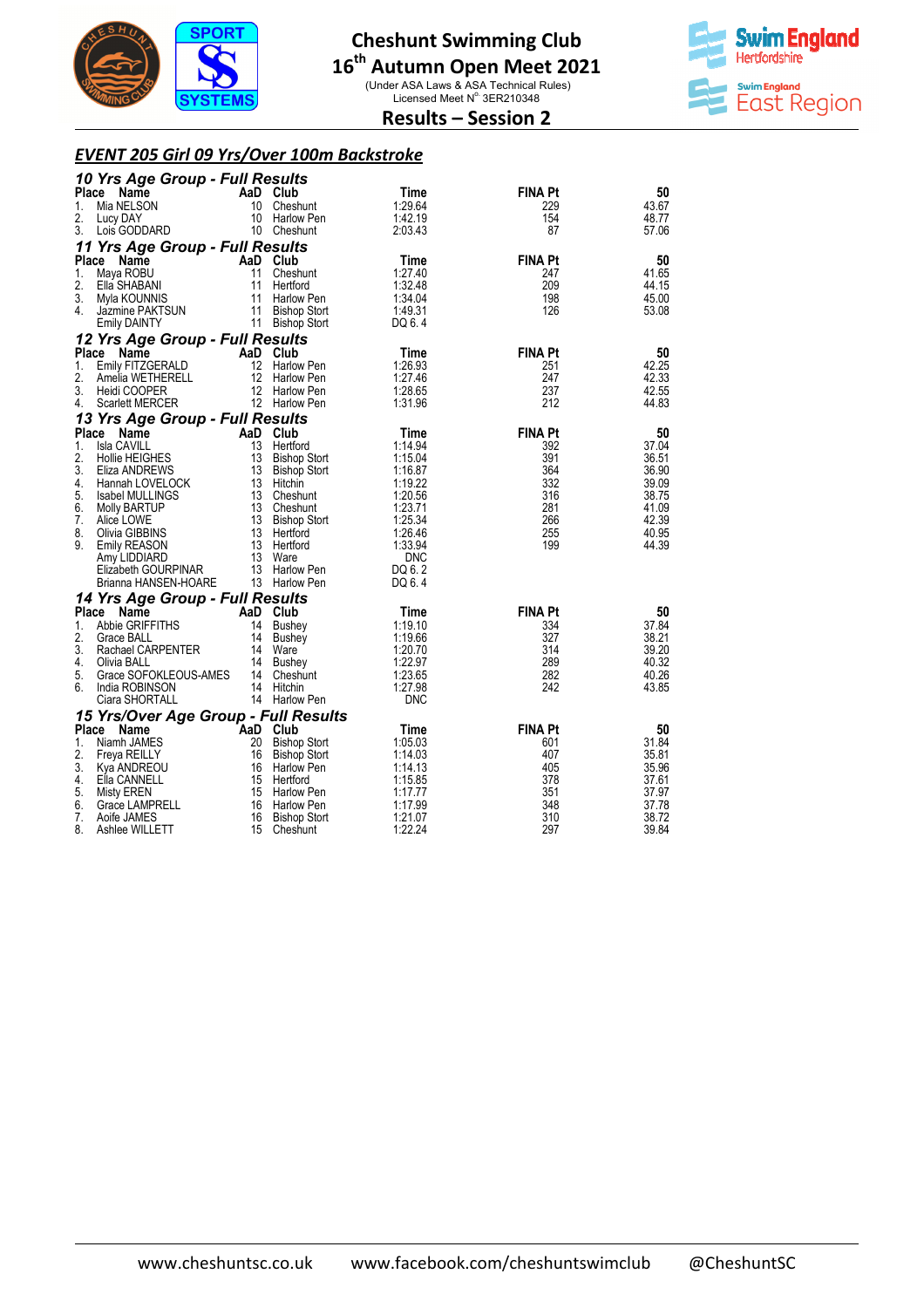

(Under ASA Laws & ASA Technical Rules)<br>Licensed Meet N° 3ER210348



**Results – Session 2** 

## *EVENT 206 Boy 09 Yrs/Over 100m Backstroke*

|              | 09 Yrs Age Group - Full Results       |          |                      |                    |                |                |
|--------------|---------------------------------------|----------|----------------------|--------------------|----------------|----------------|
| Place        | <b>Name</b>                           |          | AaD Club             | Time               | <b>FINA Pt</b> | 50             |
| 1.           | Dominik STERBAK                       | 9        | <b>Harlow Pen</b>    | 1:34.25            | 139            | 45.04          |
| 2.           | <b>Bobby MERCER</b>                   | 9        | <b>Harlow Pen</b>    | 1:45.34            | 99             | 50.99          |
|              | Eric BAI                              |          | 9 Co St Albans       | DQ 6.2             |                |                |
|              | 11 Yrs Age Group - Full Results       |          |                      |                    |                |                |
| Place        | Name                                  |          | AaD Club             | Time               | <b>FINA Pt</b> | 50             |
| 1.           | Zachary FRASER                        | 11       | Wellingboro          | 1:33.08            | 144            | 46.81          |
| 2.           | Ryan WIMPENNY                         | 11       | Cheshunt             | 1:33.92            | 140            | 45.99          |
| 3.           | Theodore PERRIN                       | 11       | <b>Harlow Pen</b>    | 1:38.69            | 121            | 48.67          |
| 4.           | Alby JAMIESON                         | 11       | <b>Harlow Pen</b>    | 1:59.91            | 67             | 56.94          |
|              | Maxim SZARVADI                        |          | 11 Harlow Pen        | <b>DNC</b>         |                |                |
|              | 12 Yrs Age Group - Full Results       |          |                      |                    |                |                |
| Place        | <b>Name</b>                           |          | AaD Club             | Time               | <b>FINA Pt</b> | 50             |
| 1.           | Ethan DAVID-TOSTEVIN                  | 12       | <b>Bishop Stort</b>  | 1:18.54            | 241            | 38.66          |
| 2.           | Charlie PLUME                         |          | 12 Harlow Pen        | 1:21.72            | 213            | 39.59          |
|              | 13 Yrs Age Group - Full Results       |          |                      |                    |                |                |
| <b>Place</b> | Name                                  |          | AaD Club             | Time               | <b>FINA Pt</b> | 50             |
| 1.           | Oliver TOM                            | 13       | Ware                 | 1:13.54            | 293            | 35.71          |
| 2.           | Michael MANNIX                        | 13       | Harlow Pen           | 1:17.04            | 255            | 38.51          |
| 3.           | <b>Beau REILLY</b>                    |          | 13 Bishop Stort      | 1:17.20            | 253            | 37.39          |
| 4.<br>5.     | Thomas MOODY                          |          | 13 Harlow Pen        | 1:17.99<br>1:19.38 | 246<br>233     | 38.51<br>39.43 |
| 6.           | Barnaby O'DONNELL                     | 13       | 13 Bushey<br>Ware    | 1:24.36            | 194            | 41.38          |
| 7.           | <b>Billy CYL</b><br>David MORGAN      | 13       | Bushey               | 1:28.84            | 166            | 40.79          |
| 8.           | James BULL                            | 13       | Harlow Pen           | 1:35.37            | 134            | 45.76          |
|              | Alexander PAPROCKI                    |          | 13 Hertford          | DQ 6.4             |                |                |
|              | 14 Yrs Age Group - Full Results       |          |                      |                    |                |                |
| Place        | Name                                  |          | AaD Club             | Time               | <b>FINA Pt</b> | 50             |
| 1.           | Kevin MOLDOVAN                        | 14       | <b>Harlow Pen</b>    | 1:06.19            | 402            | 32.28          |
| 2.           | Jacob HAYES                           | 14       | <b>Bishop Stort</b>  | 1:08.20            | 368            | 32.98          |
| 3.           | <b>William WHITE</b>                  |          | 14 Harlow Pen        | 1:09.08            | 354            | 33.30          |
| 4.           | James GOURPINAR                       |          | 14 Harlow Pen        | 1:11.28            | 322            | 34.55          |
| 5.           | George GRIMWOOD                       |          | 14 Bishop Stort      | 1:11.83            | 315            | 34.68          |
| 6.           | Joshua HUTCHINSON                     |          | 14 Harlow Pen        | 1:13.63            | 292            | 35.68          |
| 7.           | Jack BANNING                          |          | 14 Harlow Pen        | 1:17.74            | 248            | 37.78          |
| 8.           | Kaiden DOSSETTER                      |          | 14 Cheshunt          | 1:17.75            | 248            | 39.09          |
| 9.           | Oliver HUTCHINSON                     |          | 14 Harlow Pen        | 1:18.32            | 243            | 37.41          |
|              | 10. Alexander CAIRNCROSS              |          | 14 Hitchin           | 1:19.21<br>1:20.48 | 234<br>224     | 37.81<br>38.05 |
|              | 11. Jared KRUGER                      |          | 14 Hertford          |                    |                |                |
|              | 15 Yrs/Over Age Group - Full Results  |          |                      |                    |                |                |
| Place        | Name                                  | AaD Club |                      | Time               | <b>FINA Pt</b> | 50             |
| 1.<br>2.     | Ciaran WHATMORE                       | 17       | Hertford             | 1:06.42<br>1:08.20 | 398<br>368     | 31.63<br>33.36 |
| 3.           | <b>William PRESLAND</b><br>Ethan RYAN | 16<br>16 | Bushey<br>Harlow Pen | 1:12.96            | 300            | 35.56          |
| 4.           | George KNOTT                          | 16       | Hitchin              | 1:14.39            | 283            | 35.96          |
| 5.           | Samuel CARTER                         |          | 15 Bishop Stort      | 1:16.10            | 264            | 36.99          |
| 6.           | Jake EVANS                            | 16       | Cheshunt             | 1:20.14            | 226            | 38.04          |
| 7.           | Antonio TORRPO                        | 15       | Cheshunt             | 1:28.34            | 169            | 42.78          |
|              | Jago DERRINGTON                       | 15       | <b>Bishop Stort</b>  | <b>DNC</b>         |                |                |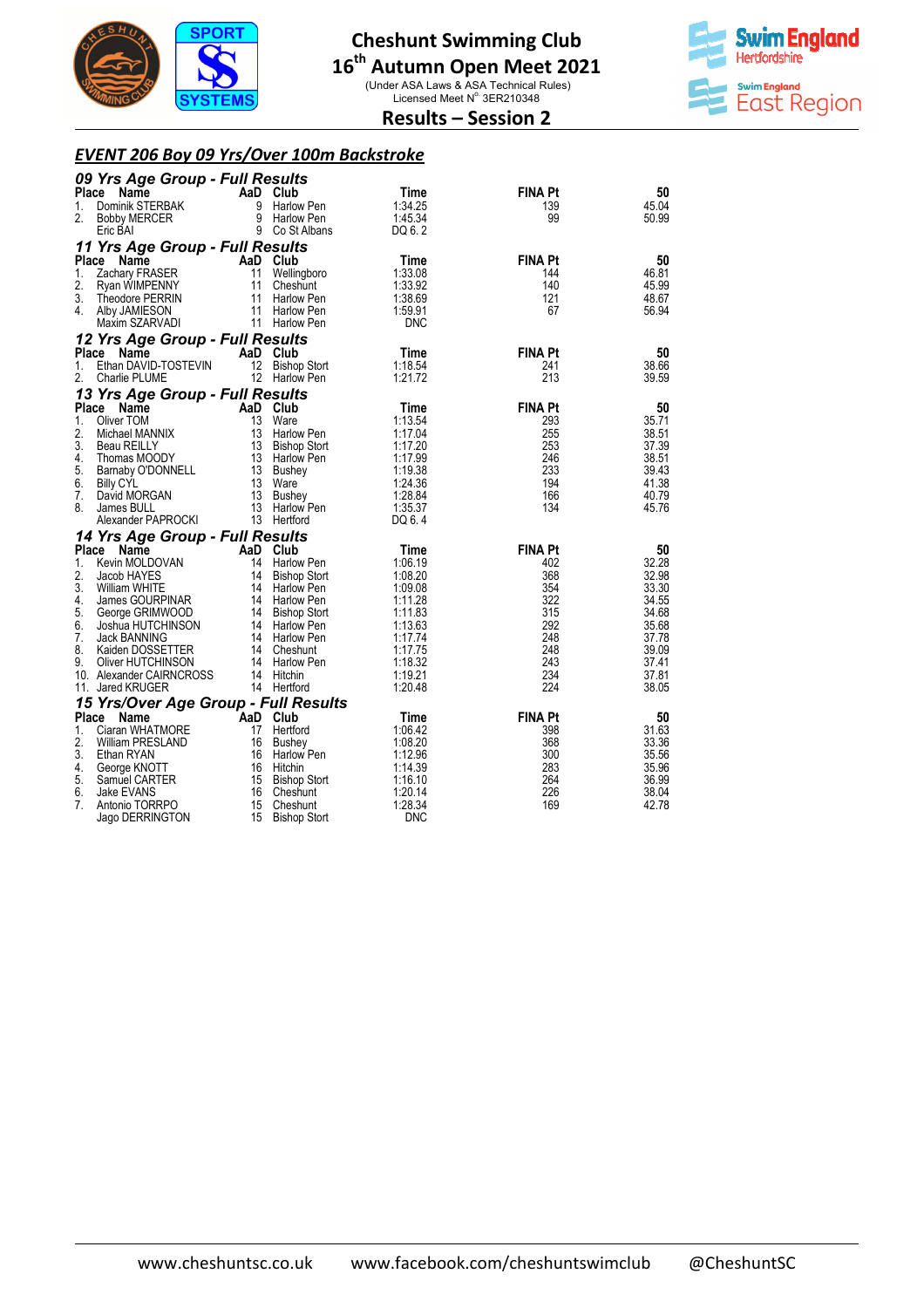

(Under ASA Laws & ASA Technical Rules)<br>Licensed Meet N° 3ER210348



## **Results – Session 2**

#### *EVENT 207 Girl 09 Yrs/Over 50m Breaststroke*

|             | 09 Yrs Age Group - Full Results                                                                                                                                                                                                                                                           |                                                                 |                               |                                                                              |                       |
|-------------|-------------------------------------------------------------------------------------------------------------------------------------------------------------------------------------------------------------------------------------------------------------------------------------------|-----------------------------------------------------------------|-------------------------------|------------------------------------------------------------------------------|-----------------------|
| Place<br>1. | The Magnetic Contract Contract Contract Contract Contract Contract Contract Contract Contract Contract Contract Contract Contract Contract Contract Contract Contract Contract Contract Contract Contract Contract Contract Co                                                            |                                                                 |                               | Time<br>50.04                                                                | <b>FINA Pt</b><br>185 |
| 2.          |                                                                                                                                                                                                                                                                                           |                                                                 |                               | 58.81                                                                        | 114                   |
| 3.          |                                                                                                                                                                                                                                                                                           |                                                                 |                               | 1:02.75                                                                      | 94                    |
| 4.          |                                                                                                                                                                                                                                                                                           |                                                                 |                               | 1:03.38                                                                      | 91                    |
| Place       | 10 Yrs Age Group - Full Results<br><b>Yrs Age Group</b><br><b>:e</b> Name<br>Genna LEE<br>Mia NELSON<br>Faye LEGGETT<br>AMTH                                                                                                                                                              |                                                                 | AaD Club                      | Time                                                                         | <b>FINA Pt</b>        |
| 1.          |                                                                                                                                                                                                                                                                                           | 10                                                              | Harlow Pen                    | 44.91                                                                        | 257                   |
| 2.          |                                                                                                                                                                                                                                                                                           | 10                                                              | Cheshunt                      | 49.54                                                                        | 191                   |
| 3.          |                                                                                                                                                                                                                                                                                           | 10                                                              | Ware                          | 50.17                                                                        | 184                   |
| 4.<br>5.    | Mia NELSON<br>Faye LEGGETT<br>Kayla SMITH<br>GRACE MCGREAL                                                                                                                                                                                                                                | 10<br>- 10                                                      | Harlow Pen<br>Cheshunt        | 53.85<br>54.34                                                               | 149<br>145            |
| 6.          | Betsy GIBSON                                                                                                                                                                                                                                                                              |                                                                 | 10 Bishop Stort               | 55.96                                                                        | 132                   |
| 7.          | <b>Emily PORTER</b>                                                                                                                                                                                                                                                                       |                                                                 | 10 Hertford                   | 56.12                                                                        | 131                   |
| 8.<br>9.    | Rada BONCHEVA<br>Adela MOLDOVAN                                                                                                                                                                                                                                                           | - 10                                                            | Co St Albans<br>Harlow Pen    | 56.15                                                                        | 131<br>120            |
|             | 10. Lois FIELDS                                                                                                                                                                                                                                                                           |                                                                 | Bishop Stort                  |                                                                              | 116                   |
|             | 11. Isabelle KING                                                                                                                                                                                                                                                                         |                                                                 | Hertford                      |                                                                              | 109                   |
|             | 12. Ella REYNOLDS<br>Olivia CROFT                                                                                                                                                                                                                                                         | $\begin{array}{c} 10 \\ 10 \\ 10 \\ 10 \\ 10 \\ 10 \end{array}$ | Hertford<br>Cheshunt          | $\begin{array}{r} 57.87 \\ 58.54 \\ 59.74 \\ 1.03 \end{array}$<br><b>DNC</b> | 91                    |
|             | 11 Yrs Age Group - Full Results                                                                                                                                                                                                                                                           |                                                                 |                               |                                                                              |                       |
|             |                                                                                                                                                                                                                                                                                           |                                                                 |                               | Time                                                                         | <b>FINA Pt</b>        |
|             |                                                                                                                                                                                                                                                                                           |                                                                 |                               | 43.76                                                                        | 277                   |
|             |                                                                                                                                                                                                                                                                                           |                                                                 | Bishop Stort                  | 43.84                                                                        | 276                   |
|             |                                                                                                                                                                                                                                                                                           |                                                                 |                               | 47.91<br>47.96                                                               | 211<br>211            |
|             |                                                                                                                                                                                                                                                                                           |                                                                 |                               | 48.86                                                                        | 199                   |
|             |                                                                                                                                                                                                                                                                                           |                                                                 |                               | 49.10                                                                        | 196                   |
|             |                                                                                                                                                                                                                                                                                           |                                                                 |                               | 50.62<br>51.36                                                               | 179<br>171            |
|             |                                                                                                                                                                                                                                                                                           |                                                                 |                               | 51.62                                                                        | 169                   |
|             |                                                                                                                                                                                                                                                                                           |                                                                 | Harlow Pen                    | 53.56                                                                        | 151                   |
|             |                                                                                                                                                                                                                                                                                           |                                                                 |                               | 55.13<br>57.03                                                               | 139<br>125            |
|             |                                                                                                                                                                                                                                                                                           |                                                                 |                               | 58.86                                                                        | 114                   |
|             |                                                                                                                                                                                                                                                                                           |                                                                 | Harlow Pen                    | 59.61                                                                        | 109                   |
|             |                                                                                                                                                                                                                                                                                           |                                                                 |                               | 1:04.29<br>1:07.40                                                           | 87<br>76              |
|             |                                                                                                                                                                                                                                                                                           |                                                                 |                               | <b>DNC</b>                                                                   |                       |
|             |                                                                                                                                                                                                                                                                                           |                                                                 |                               | DNC                                                                          |                       |
|             |                                                                                                                                                                                                                                                                                           |                                                                 |                               |                                                                              |                       |
|             |                                                                                                                                                                                                                                                                                           |                                                                 |                               | DNC                                                                          |                       |
|             | 11 Yrs Age Group - Full Results<br>Place Name<br>1. Lydia BUCKLAND<br>11 Hitchin<br>2. Molly GREATBATCH<br>11 Bishop Stort<br>3. Emmie FREETH<br>11 Dishop Stort<br>4. Myla KOUNNIS<br>11 Harlow Pen<br>5. Florence FAUSSET<br>11 Hitchin<br>6. Kaci-M<br>12 Yrs Age Group - Full Results |                                                                 |                               |                                                                              |                       |
| Place<br>1. |                                                                                                                                                                                                                                                                                           |                                                                 |                               | Time<br>42.08                                                                | <b>FINA Pt</b><br>312 |
| 2.          |                                                                                                                                                                                                                                                                                           |                                                                 | <b>Bishop Stort</b>           | 45.24                                                                        | 251                   |
| 3.          |                                                                                                                                                                                                                                                                                           |                                                                 |                               | 46.01                                                                        | 239                   |
| 4.<br>5.    |                                                                                                                                                                                                                                                                                           |                                                                 |                               | 48.54<br>51.82                                                               | 203<br>167            |
| 6.          |                                                                                                                                                                                                                                                                                           |                                                                 |                               | 54.59                                                                        | 143                   |
|             | Exame Man Club<br>Zoe OPIYO Anne AaD Club<br>Zoe OPIYO 12 Bishop Stort<br>Liberty PADGHAM 12 Bushey<br>Scarlett MERCER 12 Harlow Pen<br>Taiyon TUCKEY 12 Hitchin<br>Amelia WETHERELL 12 Harlow Pen<br>Heidi COOPER                                                                        |                                                                 |                               |                                                                              |                       |
|             |                                                                                                                                                                                                                                                                                           |                                                                 |                               | Time                                                                         | <b>FINA Pt</b>        |
|             |                                                                                                                                                                                                                                                                                           |                                                                 | <b>Bishop Stort</b>           | 38.50<br>39.00                                                               | 408                   |
| 3.          | <b>13 Yrs Age Group - Full Results<br/> Place Name AaD Club<br/> 1. Ella GREATBATCH 13 Bishop S<br/> 2. Jemima CROSS 13 Hitchin</b><br>Hollie HEIGHES                                                                                                                                     | 13                                                              | <b>Bishop Stort</b>           | 39.41                                                                        | 392<br>380            |
| 4.          | Catherine CLUNE                                                                                                                                                                                                                                                                           | 13                                                              | Bishop Stort                  | 39.97                                                                        | 364                   |
| 5.          | Kallie JACKSON                                                                                                                                                                                                                                                                            | 13                                                              | Harlow Pen                    | 40.76                                                                        | 344                   |
| 6.<br>7.    | Sadie MOORE<br>Scarlett JOSLIN                                                                                                                                                                                                                                                            | 13<br>13                                                        | Hertford<br>Bishop Stort      | 41.54<br>41.87                                                               | 324<br>317            |
| 8.          | Lucy CALVER                                                                                                                                                                                                                                                                               | 13                                                              | Hitchin                       | 43.35                                                                        | 285                   |
| 9.          | Molly BARTUP                                                                                                                                                                                                                                                                              | 13                                                              | Cheshunt                      | 43.70                                                                        | 279                   |
|             | 10. Charlotte BRAKENBURY<br>11. Freya GORDON                                                                                                                                                                                                                                              | 13<br>13                                                        | Hitchin<br><b>Harlow Pen</b>  | 43.85<br>46.22                                                               | 276<br>235            |
|             | 12. Nicole VECERE                                                                                                                                                                                                                                                                         | 13                                                              | Cheshunt                      | 46.56                                                                        | 230                   |
|             | 13. Emily REASON                                                                                                                                                                                                                                                                          | 13                                                              | Hertford                      | 47.70                                                                        | 214                   |
|             | 14. Olivia GIBBINS<br>15. Chloe EVA                                                                                                                                                                                                                                                       | 13<br>13                                                        | Hertford<br>Hitchin           | 48.03<br>48.48                                                               | 210<br>204            |
|             | 16. Tiffany FOX                                                                                                                                                                                                                                                                           | 13                                                              | Harlow Pen                    | 48.96                                                                        | 198                   |
|             | 17. Kayleigh PEACOCK                                                                                                                                                                                                                                                                      | 13                                                              | <b>Harlow Pen</b>             | 49.85                                                                        | 188                   |
|             | 18. Elizabeth GOURPINAR<br>19. Ella-Louise MISSAH                                                                                                                                                                                                                                         | 13                                                              | Harlow Pen<br>13 Bishop Stort | 52.42<br>54.93                                                               | 161<br>140            |
|             | Sophie BENTLEY                                                                                                                                                                                                                                                                            | 13                                                              | Hitchin                       | <b>DNC</b>                                                                   |                       |
|             | Amy LIDDIARD                                                                                                                                                                                                                                                                              | 13                                                              | Ware                          | <b>DNC</b>                                                                   |                       |
|             | 14 Yrs Age Group - Full Results                                                                                                                                                                                                                                                           |                                                                 |                               |                                                                              |                       |
| Place<br>1. | Name<br>Alice LONGMAN                                                                                                                                                                                                                                                                     | 14                                                              | AaD Club<br>Bishop Stort      | Time<br>37.02                                                                | <b>FINA Pt</b><br>459 |
| 2.          | Rachael CARPENTER                                                                                                                                                                                                                                                                         | 14                                                              | Ware                          | 38.18                                                                        | 418                   |
| 3.          | Miriam MOUKDAD                                                                                                                                                                                                                                                                            | 14                                                              | <b>Bishop Stort</b>           | 38.32                                                                        | 413                   |
| 4.<br>5.    | Sophie EVA<br>Olivia WRIGHT                                                                                                                                                                                                                                                               | 14<br>14                                                        | Hitchin<br>Hertford           | 43.74<br>44.57                                                               | 278<br>263            |
| 6.          | Jessica DRURY                                                                                                                                                                                                                                                                             | 14                                                              | Hitchin                       | 44.85                                                                        | 258                   |
| 7.          | Olivia BALL<br>Olivia THOMAS-AUSTIN                                                                                                                                                                                                                                                       | 14<br>14                                                        | Bushey<br><b>Bishop Stort</b> | 47.35<br><b>DNC</b>                                                          | 219                   |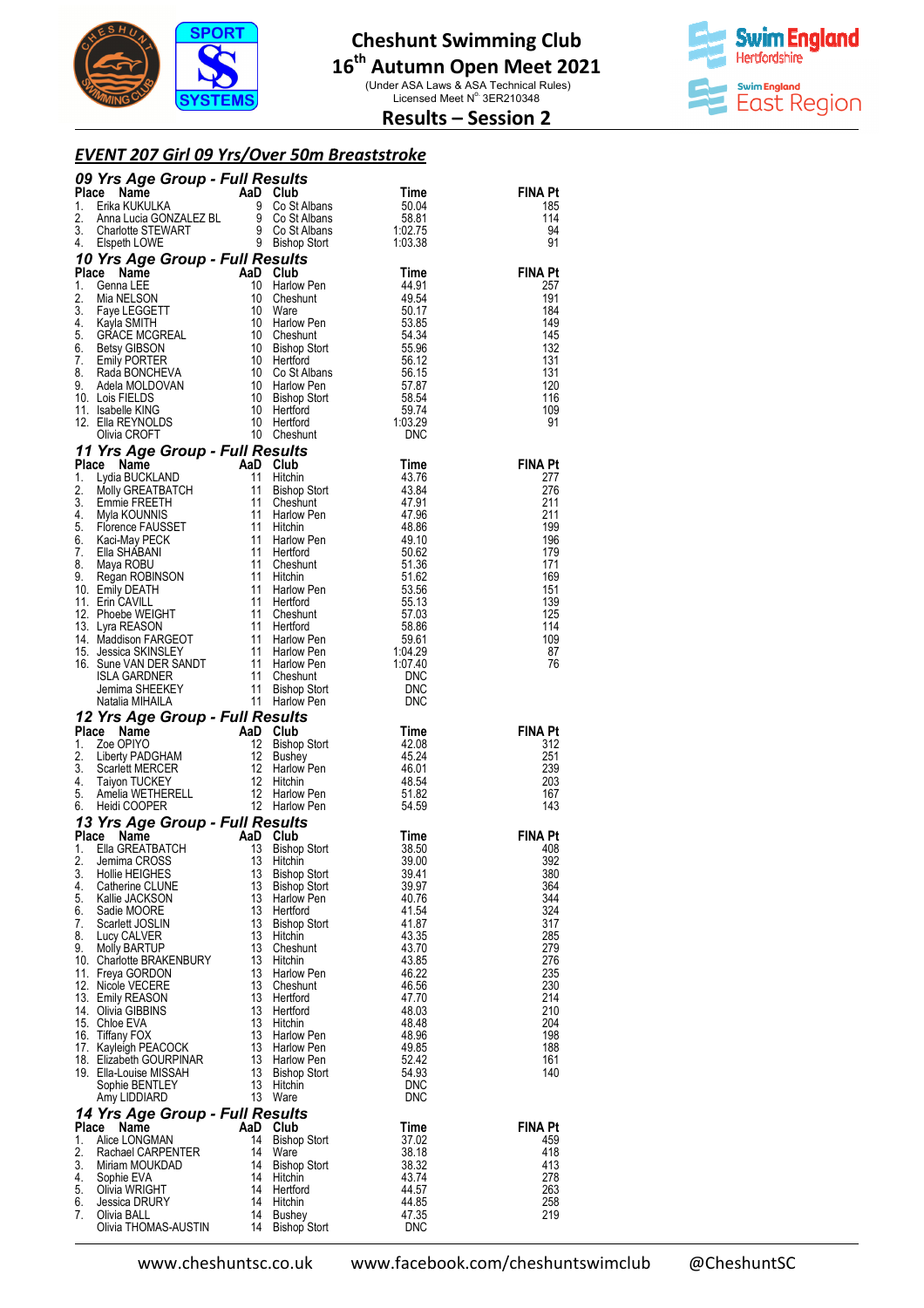

Myla DICKINSON 14 Bushey

# **Cheshunt Swimming Club**

# **16 th Autumn Open Meet 2021**

(Under ASA Laws & ASA Technical Rules)<br>Licensed Meet N° 3ER210348



# **Results – Session 2**  DQ 7. 1

|    | 15 Yrs/Over Age Group - Full Results |     |                     |       |                |  |  |  |  |
|----|--------------------------------------|-----|---------------------|-------|----------------|--|--|--|--|
|    | Place Name                           | AaD | Club                | Time  | <b>FINA Pt</b> |  |  |  |  |
|    | Lauren GORE                          | 15  | <b>Bishop Stort</b> | 35.94 | 501            |  |  |  |  |
| 2. | Ashleigh COOPER                      | 17  | Hitchin             | 36.88 | 464            |  |  |  |  |
| 3. | Kya AÑDREOU                          | 16  | Harlow Pen          | 38.62 | 404            |  |  |  |  |
| 4. | <b>Emily CAIRNCROSS</b>              |     | 15 Hitchin          | 39.38 | 381            |  |  |  |  |
| 5. | Chloe MARTIN                         | 16  | Harlow Pen          | 40.24 | 357            |  |  |  |  |
| 6. | Jasmine BRAKENBURY                   | 16  | Hitchin             | 41.26 | 331            |  |  |  |  |
| 7. | <b>Grace LAMPRELL</b>                | 16  | Harlow Pen          | 41.80 | 318            |  |  |  |  |
| 8. | Ella CANNELL                         | 15  | Hertford            | 41.95 | 315            |  |  |  |  |
| 9. | Abigail CANNELL                      | 17  | Hertford            | 44.76 | 259            |  |  |  |  |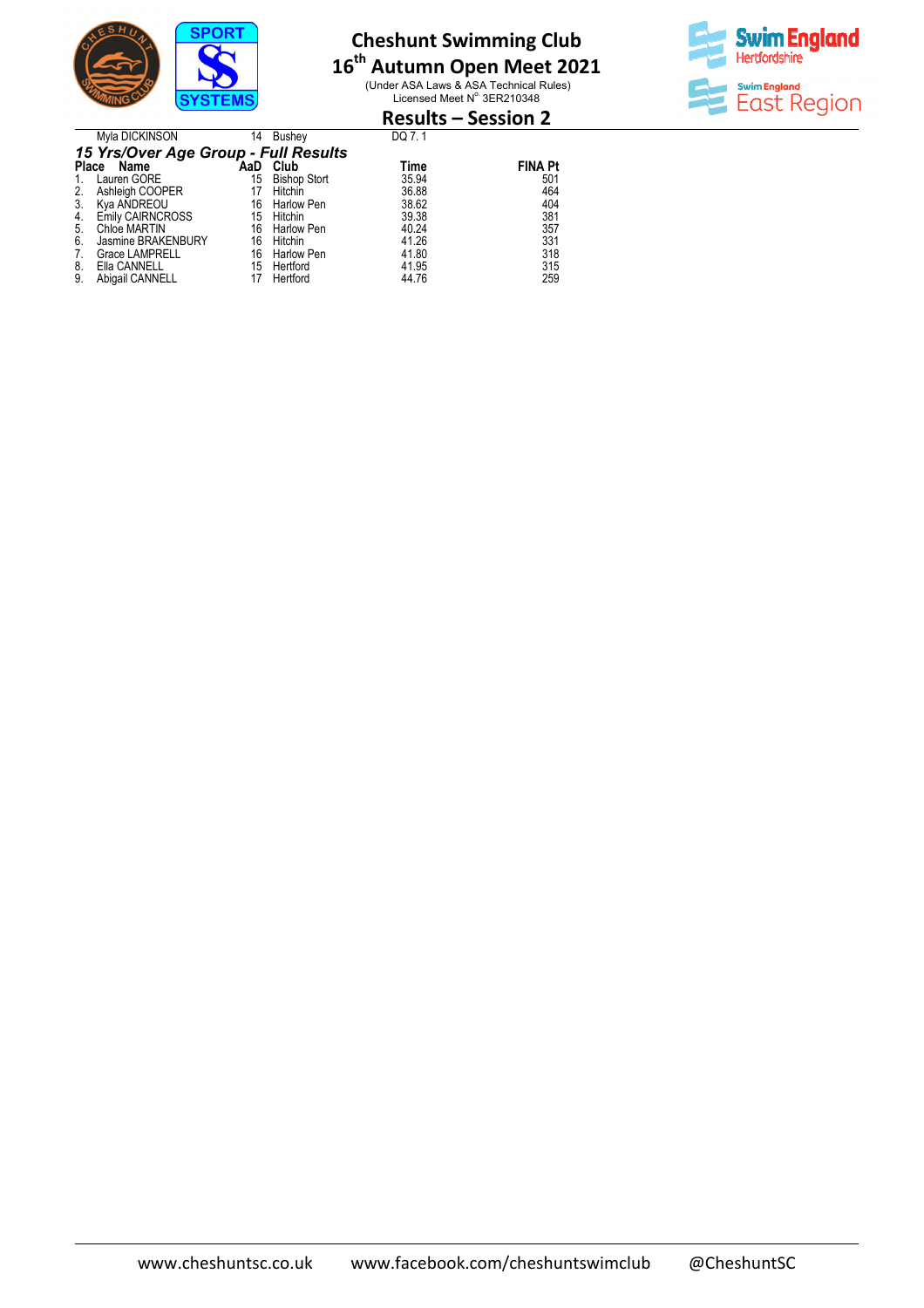

(Under ASA Laws & ASA Technical Rules)<br>Licensed Meet N° 3ER210348



## **Results – Session 2**

#### *EVENT 208 Boy 09 Yrs/Over 50m Breaststroke*

|          | <b>09 Yrs Age Group - Full Results<br/> Place Name AaD Club Time<br/> 1. Guy SPEARMAN-BAINES 9 Bishop Stort 56.29<br/> 2. Bobby MERCER 9 Harlow Pen 56.35<br/> 3. Eric BAI 9 Co St Albans 1:04.67<br/> 5. FABIO GIAMBRONE 9 Cheshut 1:07.20<br/> 6. FABI</b>                                 |          |                              |                        |                       |
|----------|----------------------------------------------------------------------------------------------------------------------------------------------------------------------------------------------------------------------------------------------------------------------------------------------|----------|------------------------------|------------------------|-----------------------|
|          |                                                                                                                                                                                                                                                                                              |          |                              |                        | <b>FINA Pt</b>        |
|          |                                                                                                                                                                                                                                                                                              |          |                              |                        | 90<br>89              |
|          |                                                                                                                                                                                                                                                                                              |          |                              |                        | 59                    |
|          |                                                                                                                                                                                                                                                                                              |          |                              |                        | 59                    |
|          |                                                                                                                                                                                                                                                                                              |          |                              |                        | 53                    |
|          |                                                                                                                                                                                                                                                                                              |          |                              |                        | 47                    |
| Place    |                                                                                                                                                                                                                                                                                              |          |                              |                        | <b>FINA Pt</b>        |
| 1.       |                                                                                                                                                                                                                                                                                              |          |                              |                        | 104                   |
| 2.       |                                                                                                                                                                                                                                                                                              |          |                              |                        | 88                    |
| 3.<br>4. |                                                                                                                                                                                                                                                                                              |          |                              |                        | 59<br>56              |
|          | Time<br>Time<br>Time<br>Time<br>Time<br>Time<br>Time<br>Time<br>Time<br>Time<br>Time<br>Time<br>Time<br>Time<br>Time<br>Time<br>Time<br>Time<br>Time<br>Time<br>Sackary HASLETT-FOSSEY<br>10 Bishop Stort<br>56.72<br>Liam JORDAN<br>10 Co St Albans<br>10 Bishop Stort<br>10 Bish           |          |                              |                        |                       |
|          | 11 Yrs Age Group - Full Results<br>Place Name AaD Club                                                                                                                                                                                                                                       |          |                              |                        |                       |
| Place    | 1 Yrs Age Group - Full Results<br>Max SLEZAK and Club Time<br>Max SLEZAK 11 Cheshunt 45.59<br>Theodore PERRIN 11 Harlow Pen<br>And Club 45.78<br>Theodore PERRIN 11 Harlow Pen<br>47.75<br>Arthur LONGMAN 11 Bishop Stort 53.91<br>Luigi GIAMB                                               |          |                              |                        | <b>FINA Pt</b>        |
| 1.<br>2. |                                                                                                                                                                                                                                                                                              |          |                              |                        | 169<br>167            |
| 3.       |                                                                                                                                                                                                                                                                                              |          |                              |                        | 147                   |
| 4.       |                                                                                                                                                                                                                                                                                              |          |                              |                        | 102                   |
| 5.       |                                                                                                                                                                                                                                                                                              |          |                              |                        | 100                   |
| 6.<br>7. |                                                                                                                                                                                                                                                                                              |          |                              |                        | 84<br>80              |
| 8.       |                                                                                                                                                                                                                                                                                              |          |                              |                        | 71                    |
| 9.       |                                                                                                                                                                                                                                                                                              |          |                              |                        | 62                    |
|          |                                                                                                                                                                                                                                                                                              |          |                              |                        |                       |
|          |                                                                                                                                                                                                                                                                                              |          |                              |                        |                       |
|          |                                                                                                                                                                                                                                                                                              |          |                              |                        |                       |
|          | 12 <b>Yrs Age Group - Full Results</b><br><b>12 Yrs Age Group - Full Results</b><br>1. George JONES<br>2. Cooper SMITH<br>2. Cooper SMITH<br>3. Dmitrijs GRACOVS<br>4. Ellis RYAN<br>6. George SWEENEY<br>6. George SWEENEY<br>7. Lucas PINTILEI<br>7. Lucas                                 |          |                              |                        |                       |
|          |                                                                                                                                                                                                                                                                                              |          |                              | Time<br>39.35          | <b>FINA Pt</b><br>264 |
|          |                                                                                                                                                                                                                                                                                              |          |                              | 40.02                  | 251                   |
|          |                                                                                                                                                                                                                                                                                              |          |                              | 41.27                  | 229                   |
|          |                                                                                                                                                                                                                                                                                              |          |                              | 44.81                  | 178                   |
|          |                                                                                                                                                                                                                                                                                              |          |                              | 46.80<br>48.30         | 157<br>142            |
|          |                                                                                                                                                                                                                                                                                              |          |                              | 48.93                  | 137                   |
|          |                                                                                                                                                                                                                                                                                              |          |                              | 54.38                  | 100                   |
|          |                                                                                                                                                                                                                                                                                              |          |                              | $1.01.83$<br>$1.01.93$ | 68<br>67              |
|          |                                                                                                                                                                                                                                                                                              |          |                              | <b>DNC</b>             |                       |
|          | 13 Yrs Age Group - Full Results                                                                                                                                                                                                                                                              |          |                              |                        |                       |
| Place    | <b>Yrs Age Group - Full Results<br/> ce Name<br/> Robert GOR<br/> Maxim LUTSENKO<br/> Sishop Stort<br/> Charlie HUGHES<br/> Brandon MACDONALD-WILL<br/> 13 Bishop Stort<br/> James BULL<br/> David MORGAN<br/> Jack CURTIS<br/> Jack CURTIS<br/> 13 Bushey<br/> Jack CURTIS<br/> 13 Bush</b> |          |                              | Time                   | <b>FINA Pt</b>        |
| 1.<br>2. |                                                                                                                                                                                                                                                                                              |          |                              | 40.50<br>43.67         | 242<br>193            |
| 3.       |                                                                                                                                                                                                                                                                                              |          |                              | 45.14                  | 175                   |
| 4.       |                                                                                                                                                                                                                                                                                              |          |                              | 45.95                  | 165                   |
| 5.<br>6. |                                                                                                                                                                                                                                                                                              |          |                              | 46.19<br>46.40         | 163<br>161            |
| 7.       |                                                                                                                                                                                                                                                                                              |          |                              | 53.11                  | 107                   |
| 8.       |                                                                                                                                                                                                                                                                                              |          |                              | 55.13                  | 96                    |
|          | 13 Hitchin                                                                                                                                                                                                                                                                                   |          |                              | <b>DNC</b>             |                       |
| Place    | 14 Yrs Age Group - Full Results<br>Name                                                                                                                                                                                                                                                      |          | AaD Club                     |                        | FINA Pt               |
| 1.       | Alex TWYFORD                                                                                                                                                                                                                                                                                 |          | 14 Bushey                    | Time<br>33.14          | 442                   |
| 2.       | James GOURPINAR                                                                                                                                                                                                                                                                              | 14       | Harlow Pen                   | 35.05                  | 373                   |
| 3.       | Jack BLAKE                                                                                                                                                                                                                                                                                   | 14       | Hertford                     | 37.29                  | 310                   |
| 4.<br>5. | Archie RANN<br>Charlie CROPLEY                                                                                                                                                                                                                                                               | 14       | Ware<br>14 Hitchin           | 37.39<br>41.66         | 307<br>222            |
| 6.       | Kaiden DOSSETTER                                                                                                                                                                                                                                                                             |          | 14 Cheshunt                  | 44.58                  | 181                   |
| 7.       | Szymon PUKLO                                                                                                                                                                                                                                                                                 |          | 14 Bishop Stort              | 46.24                  | 162                   |
| 8.       | Jared KRUGER<br>Matthew BURGESS                                                                                                                                                                                                                                                              |          | 14 Hertford<br>14 Harlow Pen | 47.49<br><b>DNC</b>    | 150                   |
|          | 15 Yrs/Over Age Group - Full Results                                                                                                                                                                                                                                                         |          |                              |                        |                       |
| Place    | Name                                                                                                                                                                                                                                                                                         |          | AaD Club                     | Time                   | <b>FINA Pt</b>        |
| 1.       | Jack MANSFIELD                                                                                                                                                                                                                                                                               | 19       | Harlow Pen                   | 30.66                  | 558                   |
| 2.<br>3. | Glennon LEE<br>Joe REYNOLDS                                                                                                                                                                                                                                                                  | 15<br>16 | Harlow Pen<br>Hertford       | 33.53<br>34.32         | 427<br>398            |
| 4.       | David BADCOCK                                                                                                                                                                                                                                                                                | 15       | Bishop Stort                 | 34.50                  | 392                   |
| 5.       | Ethan RYAN                                                                                                                                                                                                                                                                                   | 16       | Harlow Pen                   | 35.20                  | 369                   |
| 6.<br>7. | Thomas LIDDIARD<br>Harry BRUNTON                                                                                                                                                                                                                                                             | 15<br>16 | Ware<br>Cheshunt             | 36.58<br>39.99         | 328<br>251            |
| 8.       | Joshua ROBINSON                                                                                                                                                                                                                                                                              | 15       | Hitchin                      | 44.81                  | 178                   |
| 9.       | Antonio TORRPO                                                                                                                                                                                                                                                                               | 15       | Cheshunt                     | 45.63                  | 169                   |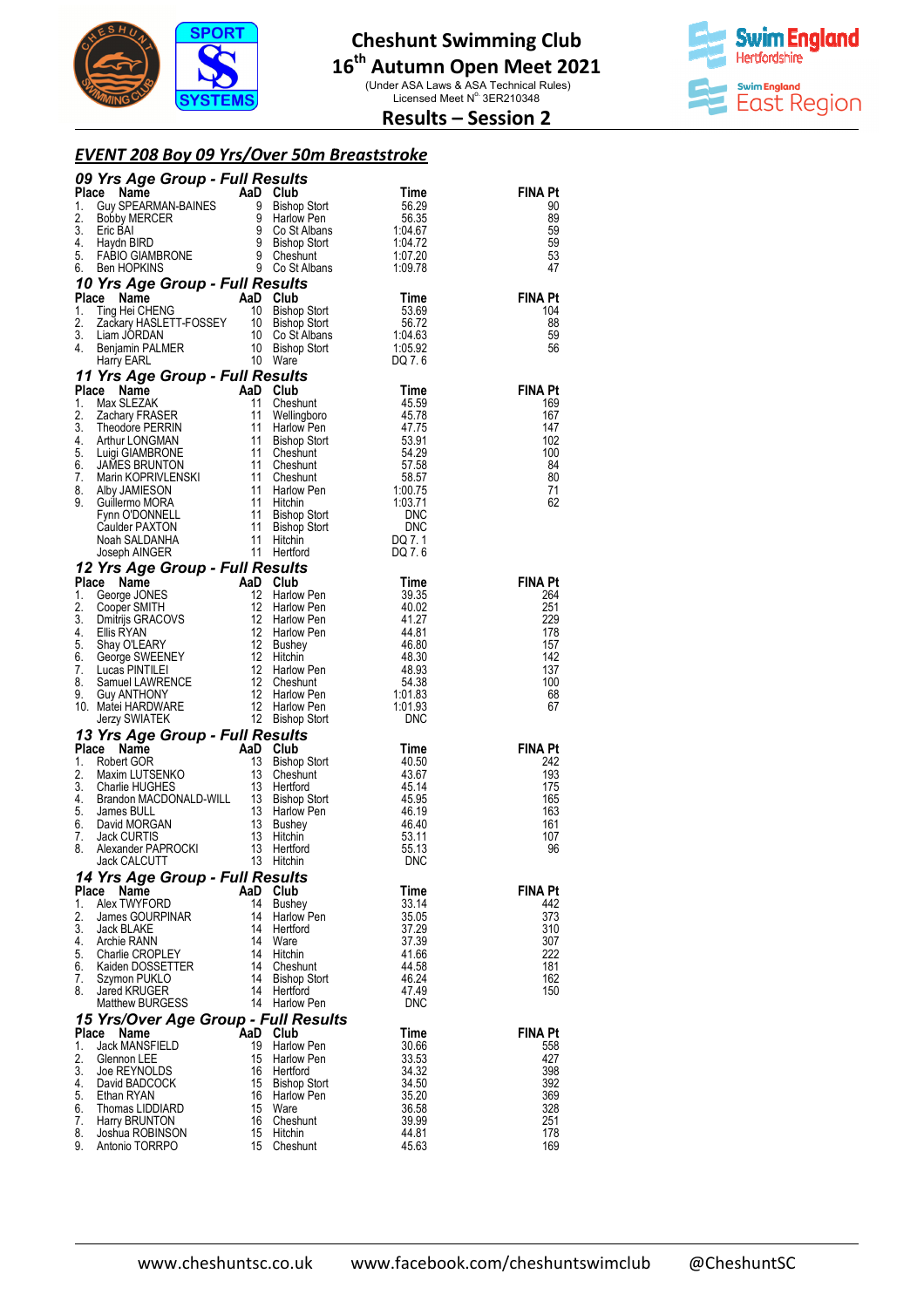

(Under ASA Laws & ASA Technical Rules)<br>Licensed Meet N° 3ER210348



**Results – Session 2** 

### *EVENT 209 Girl 09 Yrs/Over 100m Freestyle*

|                | 09 Yrs Age Group - Full Results<br>Place Name     |                | AaD Club                                   | Time                          | <b>FINA Pt</b>        | 50                      |
|----------------|---------------------------------------------------|----------------|--------------------------------------------|-------------------------------|-----------------------|-------------------------|
| 1.<br>2.       | Elspeth LOWE<br>Lois LAWS                         | 9              | <b>Bishop Stort</b><br>9 Harlow Pen        | 1:57.68<br>2:02.86            | 77<br>68              | 57.20<br>55.72          |
| Place          | 10 Yrs Age Group - Full Results                   |                |                                            |                               | <b>FINA Pt</b>        | 50                      |
| 1.             | Name<br>Olivia CROFT                              |                | AaD Club<br>10 Cheshunt                    | Time<br>1:21.72               | 232                   | 39.08                   |
| 2.             | Mia NELSON                                        |                | 10 Cheshunt                                | 1:25.18                       | 205                   | 40.98                   |
| 3.<br>4.       | Lucy DAY<br>Kayla SMITH                           |                | 10 Harlow Pen<br>10 Harlow Pen             | 1:28.85<br>1:30.93            | 180<br>168            | 42.00<br>42.42          |
| 5.             | Lois FIELDS                                       |                | 10 Bishop Stort                            | 1:33.18                       | 156                   | 45.53                   |
| 6.<br>7.       | Adela MOLDOVAN<br>Rada BONCHEVA                   |                | 10 Harlow Pen<br>10 Co St Albans           | 1:35.21<br>1:41.99            | 147<br>119            | 46.82<br>46.79          |
| 8.             | <b>Betsy GIBSON</b>                               |                | 10 Bishop Stort                            | 1:45.83                       | 107                   | 48.87                   |
| 9.             | Lois GODDARD<br>Kyra KAY                          |                | 10 Cheshunt<br>10 Hitchin                  | 1:56.75<br><b>DNC</b>         | 79                    | 52.87                   |
|                | 11 Yrs Age Group - Full Results                   |                |                                            |                               |                       |                         |
| Place          | Name                                              |                | AaD Club                                   | Time                          | <b>FINA Pt</b>        | 50                      |
| 1.<br>2.       | Matilda TRAMONTANO WEL<br>Maisy MARTINDALE        | 11             | Hertford<br>11 Bishop Stort                | 1:12.06<br>1:15.67            | 339<br>292            | 34.81<br>36.93          |
| 3.             | Lydia BUCKLAND                                    |                | 11 Hitchin                                 | 1:18.02                       | 267                   | 37.28                   |
| 4.             | <b>Felicity OAKES</b>                             |                | 11 Harlow Pen                              | 1:20.74                       | 241                   | 37.88                   |
| 5.<br>6.       | Molly GREATBATCH<br>Maya ROBU                     |                | 11 Bishop Stort<br>11 Cheshunt             | 1:21.18<br>1:21.37            | 237<br>235            | 38.62<br>38.50          |
| 7.             | Phoebe KENT                                       |                | 11 Harlow Pen                              | 1:24.42                       | 210                   | 41.35                   |
| 8.<br>9.       | Myla KOUNNIS<br>Regan ROBINSON                    | 11             | 11 Harlow Pen<br>Hitchin                   | 1:27.07<br>1:28.12            | 192<br>185            | 40.00<br>40.69          |
|                | 10. Macy CYL                                      | 11             | Ware                                       | 1:28.95                       | 180                   | 41.55                   |
|                | 11. Ella SHABANI                                  | 11             | Hertford                                   | 1:29.48                       | 177                   | 42.02                   |
|                | 12. Kaci-May PECK<br>13. Giulia CEMELI            | 11             | Harlow Pen<br>11 Hitchin                   | 1:29.71<br>1:33.38            | 175<br>155            | 41.93<br>44.33          |
|                | 14. Emmie FREETH                                  |                | 11 Cheshunt                                | 1:33.99                       | 152                   | 43.67                   |
|                | 15. Emily DAINTY<br>16. Phoebe WEIGHT             | 11             | <b>Bishop Stort</b><br>11 Cheshunt         | 1:37.73                       | 135<br>131            | 46.55                   |
|                | 17. Emily DEATH                                   |                | 11 Harlow Pen                              | 1:38.86<br>1:44.53            | 111                   | 47.87<br>46.70          |
|                | 18. Jazmine PAKTSUN                               |                | 11 Bishop Stort                            | 1:49.72                       | 96                    | 53.56                   |
|                | Jemima SHEEKEY<br>12 Yrs Age Group - Full Results |                | 11 Bishop Stort                            | <b>DNC</b>                    |                       |                         |
|                | Place Name                                        |                | AaD Club                                   | Time                          | <b>FINA Pt</b>        | 50                      |
| 1.             | Summer BUCKLAND                                   |                | 12 Harlow Pen                              | 1:08.50                       | 394                   | 32.65                   |
| 2.<br>3.       | Kwan Yi CHAN<br>Zoe OPIYO                         |                | 12 Bishop Stort<br>12 Bishop Stort         | 1:10.47<br>1:14.09            | 362<br>311            | 33.83<br>35.57          |
| 4.             | Amelia WETHERELL                                  |                | 12 Harlow Pen                              | 1:14.42                       | 307                   | 35.74                   |
| 5.<br>6.       | Bobbie MACDONALD-WILLI<br>Imogen BELL             |                | 12 Bishop Stort<br>12 Bishop Stort         | 1:17.65<br>1:18.36            | 271<br>263            | 37.32<br>37.97          |
| 7.             | <b>Taiyon TUCKEY</b>                              |                | 12 Hitchin                                 | 1:21.00                       | 238                   | 37.04                   |
| 8.             | Ananda TO                                         |                | 12 Ware                                    | 1:22.43                       | 226                   | 40.20                   |
| 9.             | Morgan ROBINSON<br>10. Isobel BAYFIELD-CLARK      |                | 12 Hitchin<br>12 Hertford                  | 1:28.21<br>1:37.54            | 184<br>136            | 41.24<br>46.35          |
|                | Emily FITZGERALD                                  |                | 12 Harlow Pen                              | <b>DNC</b>                    |                       |                         |
|                | 13 Yrs Age Group - Full Results                   |                |                                            |                               |                       |                         |
| Place<br>1.    | Name<br>Jemima CROSS                              | AaD<br>13      | Club<br>Hitchin                            | Time<br>1:07.34               | <b>FINA Pt</b><br>415 | 50<br>33.13             |
| 2.             | Lucy CALVER                                       | 13             | Hitchin                                    | 1:09.09                       | 384                   | 33.74                   |
| 3.<br>4.       | Brianna HANSEN-HOARE<br>Catherine CLUNE           | 13<br>13       | Harlow Pen<br><b>Bishop Stort</b>          | 1:09.26<br>1:09.64            | 381<br>375            | 33.43<br>33.91          |
| 5.             | Isabel MULLINGS                                   | 13             | Cheshunt                                   | 1:09.65                       | 375                   | 34.04                   |
| 6.             | Eliza ANDREWS                                     | 13             | <b>Bishop Stort</b>                        | 1:10.44                       | 363                   | 33.96                   |
| 7.<br>8.       | Isla CAVILL<br>Ella GREATBATCH                    | 13<br>13       | Hertford<br><b>Bishop Stort</b>            | 1:10.58<br>1:11.40            | 360<br>348            | 34.20<br>33.56          |
| 9.             | Scarlett JOSLIN                                   | 13             | <b>Bishop Stort</b>                        | 1:12.21                       | 336                   | 35.09                   |
|                | 10. Sadie MOORE<br>11. Phoebe GRIFFITHS           | 13<br>13       | Hertford<br>Bushey                         | 1:12.64<br>1:12.78            | 331<br>329            | 35.75<br>34.93          |
|                | 12. Rose FAUSSET                                  | 13             | Hitchin                                    | 1:15.16                       | 298                   | 34.49                   |
|                | 13. Freya HADNUTT                                 | 13             | <b>Bishop Stort</b>                        | 1:16.93                       | 278                   | 37.04                   |
|                | 14. Chloe EVA<br>15. Olivia GIBBINS               | 13<br>13       | Hitchin<br>Hertford                        | 1:17.70<br>1:20.30            | 270<br>245            | 37.52<br>38.60          |
|                | 16. Alice LOWE                                    | 13             | <b>Bishop Stort</b>                        | 1:20.64                       | 241                   | 40.12                   |
|                | 17. Annabel ARMSTRONG<br>18. Elizabeth GOURPINAR  | 13<br>13       | Hertford<br>Harlow Pen                     | 1:21.33<br>1:22.97            | 235<br>222            | 37.77<br>38.50          |
|                | 19. Ella-Louise MISSAH                            | 13             | <b>Bishop Stort</b>                        | 1:26.41                       | 196                   |                         |
|                | Cerys O'DONNELL                                   | 13             | <b>Bishop Stort</b>                        | DNC                           |                       |                         |
|                | Imogen TANG<br>14 Yrs Age Group - Full Results    | 13             | <b>Bishop Stort</b>                        | DNC                           |                       |                         |
| Place          | Name                                              | AaD            | Club                                       | Time                          | <b>FINA Pt</b>        | 50                      |
| 1.             | Alice LONGMAN                                     | 14             | <b>Bishop Stort</b>                        | 1:03.15                       | 503                   | 31.14<br>31.77          |
|                |                                                   |                |                                            |                               |                       |                         |
| 2.<br>3.       | Emma FIELDS                                       | 14<br>14       | <b>Bishop Stort</b>                        | 1:04.95<br>1:05.18            | 463<br>458            | 31.77                   |
| 4.             | <b>Kirsty NEILL</b><br>Miriam MOUKDAD             | 14             | <b>Bishop Stort</b><br><b>Bishop Stort</b> | 1:07.41                       | 414                   | 32.87                   |
| 5.             | Olivia WRIGHT                                     | 14             | Hertford                                   | 1:11.44                       | 348                   | 33.77                   |
| 6.<br>7.<br>8. | India ROBINSON<br>Myla DICKINSON<br>Sophie EVA    | 14<br>14<br>14 | Hitchin<br>Bushey<br>Hitchin               | 1:13.99<br>1:14.31<br>1:14.35 | 313<br>309<br>308     | 35.79<br>36.90<br>35.19 |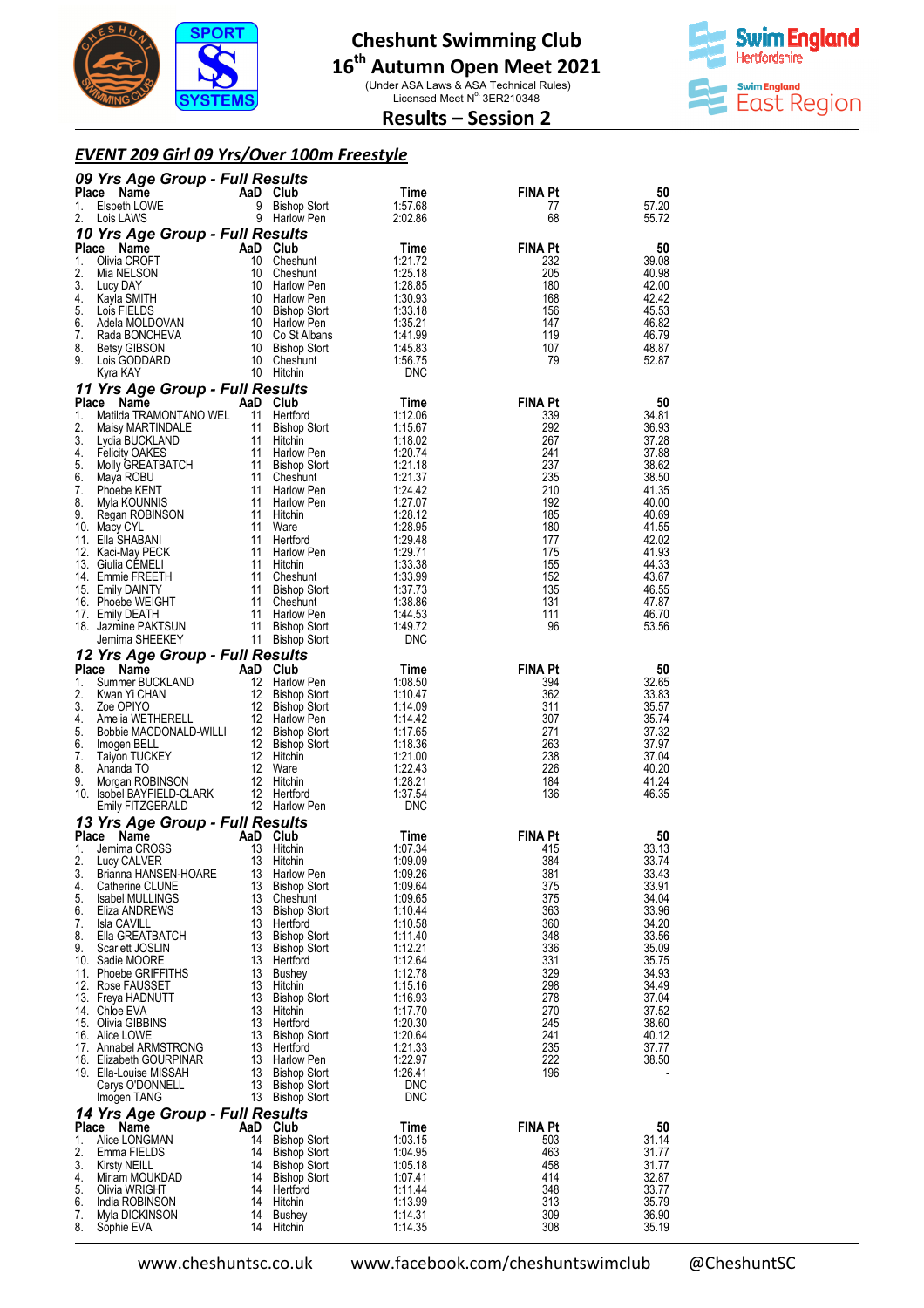

# **16 th Autumn Open Meet 2021**

(Under ASA Laws & ASA Technical Rules)<br>Licensed Meet N° 3ER210348



|       | <b>Results - Session 2</b>           |     |                     |            |                |       |
|-------|--------------------------------------|-----|---------------------|------------|----------------|-------|
| 9.    | <b>Grace BALL</b>                    | 14  | Bushey              | 1:14.98    | 301            | 36.02 |
| 10.   | Polly MUNSON                         | 14  | Cheshunt            | 1:15.56    | 294            | 35.15 |
| 11.   | Olivia PERRIN                        | 14  | Harlow Pen          | 1:16.20    | 286            | 36.66 |
| 12.   | Grace SOFOKLEOUS-AMES                | 14  | Cheshunt            | 1:17.98    | 267            | 35.91 |
| 13.   | <b>Jessica DRURY</b>                 | 14  | Hitchin             | 1:18.40    | 263            | 36.44 |
| 14.   | Harrie DEVINE                        | 14  | Hertford            | 1:21.07    | 238            | 38.56 |
|       | Ciara SHORTALL                       | 14  | <b>Harlow Pen</b>   | <b>DNC</b> |                |       |
|       | Olivia THOMAS-AUSTIN                 | 14  | <b>Bishop Stort</b> | <b>DNC</b> |                |       |
|       | 15 Yrs/Over Age Group - Full Results |     |                     |            |                |       |
| Place | Name                                 | AaD | Club                | Time       | <b>FINA Pt</b> | 50    |
| 1.    | Niamh JAMES                          | 20  | <b>Bishop Stort</b> | 1:01.91    | 534            | 30.31 |
| 2.    | Meisha TREND-EVANS                   | 15  | <b>Bishop Stort</b> | 1:02.58    | 517            | 30.54 |
| 3.    | Evie THOMPSON                        | 16  | Hitchin             | 1:04.06    | 482            | 30.95 |
| 4.    | Ashleigh COOPER                      | 17  | Hitchin             | 1:04.19    | 479            | 30.84 |
| 5.    | Lilian OPIYO                         | 15  | <b>Bishop Stort</b> | 1:04.57    | 471            | 31.43 |
| 6.    | Olivia MATFIELD                      | 17  | Hitchin             | 1:04.95    | 463            | 31.44 |
| 7.    | Sophie CLARK                         | 16  | Hitchin             | 1:05.19    | 457            | 31.83 |
| 8.    | <b>Bella PARKUS</b>                  | 16  | <b>Bishop Stort</b> | 1:05.48    | 451            | 31.59 |
| 9.    | Ellie EVA                            | 17  | Hitchin             | 1:05.98    | 441            | 31.94 |
| 10.   | Jessica FIELDS                       | 15  | <b>Bishop Stort</b> | 1:07.16    | 418            | 32.36 |
| 11.   | <b>Isobel SANDERS</b>                | 15  | <b>Harlow Pen</b>   | 1:07.52    | 412            | 32.88 |
| 12.   | <b>Grace LAMPRELL</b>                | 16  | <b>Harlow Pen</b>   | 1:07.97    | 404            | 33.27 |
| 13.   | Evie JAMIESON                        | 15  | <b>Harlow Pen</b>   | 1:08.27    | 398            | 32.51 |
| 14.   | <b>Chloe MARTIN</b>                  | 16  | <b>Harlow Pen</b>   | 1:08.71    | 391            | 33.37 |
| 15.   | Jessica PRESLAND                     | 18  | <b>Bushey</b>       | 1:08.82    | 389            | 32.28 |
| 16.   | Isabella GOOD                        | 16  | <b>Bishop Stort</b> | 1:09.28    | 381            | 33.52 |
| 17.   | Freya REILLY                         | 16  | <b>Bishop Stort</b> | 1:09.74    | 374            | 33.72 |
| 18.   | Abigail CANNELL                      | 17  | Hertford            | 1:11.27    | 350            | 34.64 |
| 19.   | Minnie SAVAGE                        | 16  | <b>Bishop Stort</b> | 1:11.78    | 343            | 34.20 |
| 20.   | Ashlee WILLETT                       | 15  | Cheshunt            | 1:13.28    | 322            | 34.62 |
| 21.   | Grace MASON                          | 15  | <b>Bishop Stort</b> | 1:13.76    | 316            | 35.24 |
| 22.   | Elizabeth CLUNE                      | 15  | <b>Bishop Stort</b> | 1:14.01    | 312            | 34.70 |
| 23.   | Aoife JAMES                          | 16  | <b>Bishop Stort</b> | 1:16.70    | 281            | 35.62 |
| 24.   | Mya ALDEIRI                          | 15  | <b>Bushey</b>       | 1:17.52    | 272            | 37.28 |
| 25.   | Eve SWEENEY                          | 15  | Hitchin             | 1:18.23    | 265            | 37.37 |
|       | Freyja SOMERS                        | 17  | <b>Bishop Stort</b> | <b>DNC</b> |                |       |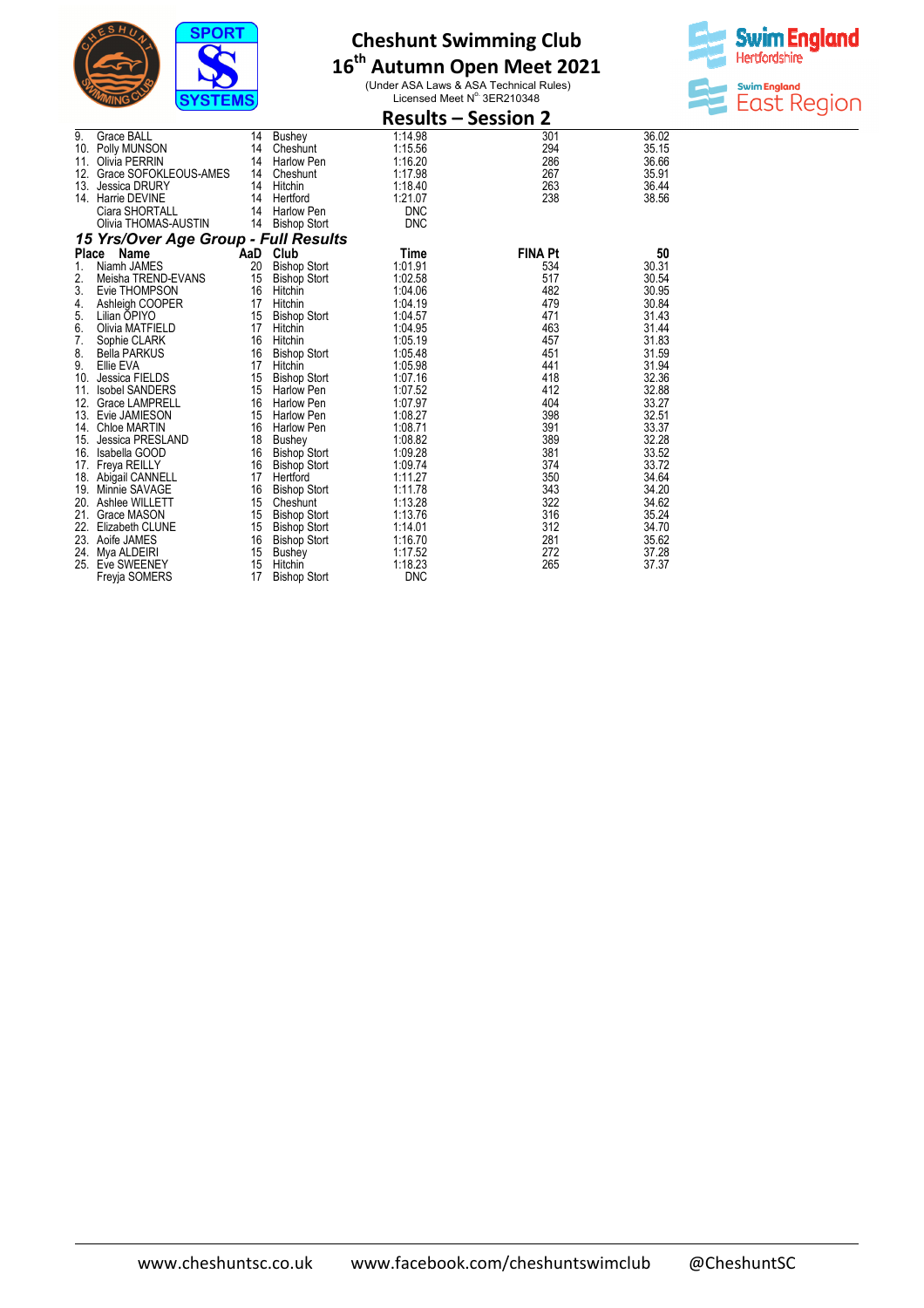

(Under ASA Laws & ASA Technical Rules)<br>Licensed Meet N° 3ER210348



### **Results – Session 2**

## *EVENT 210 Boy 09 Yrs/Over 100m Freestyle*

|                    | 09 Yrs Age Group - Full Results                                                                                                                                                                                                                                                                          |                |                                                                                                                                                                                                   |                       |                       |                |
|--------------------|----------------------------------------------------------------------------------------------------------------------------------------------------------------------------------------------------------------------------------------------------------------------------------------------------------|----------------|---------------------------------------------------------------------------------------------------------------------------------------------------------------------------------------------------|-----------------------|-----------------------|----------------|
| Place              | Ce Name<br>Dominik STERBAK<br>Uborth STERBAK<br>Uborth STERBAK<br>Uborth STERBAK                                                                                                                                                                                                                         |                | 9 Harlow Pen                                                                                                                                                                                      | Time<br>1:34.37       | <b>FINA Pt</b>        | 50<br>43.41    |
| 1.<br>2.           | Haydn BIRD                                                                                                                                                                                                                                                                                               |                |                                                                                                                                                                                                   | 1:47.45               | 107<br>73             | 50.42          |
| 3.                 | Eric BAI                                                                                                                                                                                                                                                                                                 |                | 9 Bisinop<br>9 Co St Albans<br>Dishan Stort                                                                                                                                                       | 1:49.00               | 70                    | 51.18          |
| 4.                 | Guy SPEARMAN-BAINES 9 Bishop Stort                                                                                                                                                                                                                                                                       |                |                                                                                                                                                                                                   | 1:57.10               | 56                    | 54.15          |
|                    | 10 Yrs Age Group - Full Results                                                                                                                                                                                                                                                                          |                |                                                                                                                                                                                                   |                       |                       |                |
| <b>Place</b><br>1. |                                                                                                                                                                                                                                                                                                          | AaD Club<br>10 | Harlow Pen                                                                                                                                                                                        | Time<br>1:15.33       | <b>FINA Pt</b><br>212 | 50<br>34.45    |
| 2.                 |                                                                                                                                                                                                                                                                                                          |                | 10 Bishop Stort                                                                                                                                                                                   | 1:32.80               | 113                   | 44.26          |
| 3.                 | <b>Harry EARL</b>                                                                                                                                                                                                                                                                                        | 10             | Ware                                                                                                                                                                                              | 1:35.11               | 105                   | 43.31          |
| 4.<br>5.           |                                                                                                                                                                                                                                                                                                          |                |                                                                                                                                                                                                   | 1:38.36<br>1:43.43    | 95<br>82              | 45.43<br>48.08 |
| 6.                 | Exaction HASLETT-FOSSEY<br>Rex TRAMONTANO WELLS<br>Ting Hei CHENG<br>Ting Hei CHENG<br>10 Bishop Stort                                                                                                                                                                                                   |                |                                                                                                                                                                                                   | 1:44.85               | 78                    | 48.68          |
|                    | 11 Yrs Age Group - Full Results                                                                                                                                                                                                                                                                          |                |                                                                                                                                                                                                   |                       |                       |                |
| Place              | Name                                                                                                                                                                                                                                                                                                     | AaD Club       |                                                                                                                                                                                                   | Time                  | <b>FINA Pt</b>        | 50             |
| 1.<br>2.           | <b>Elliot HALL</b><br>Zachary FRASER                                                                                                                                                                                                                                                                     | 11             | 11 Bishop Stort                                                                                                                                                                                   | 1:16.70<br>1:22.00    | 201<br>164            | 36.17<br>39.86 |
| 3.                 | Ryan WIMPENNY                                                                                                                                                                                                                                                                                            |                | Wellingboro<br>11 Cheshunt                                                                                                                                                                        | 1:22.57               | 161                   | 40.01          |
| 4.                 | Mikhail ZHARINOV                                                                                                                                                                                                                                                                                         |                | 11 Hitchin                                                                                                                                                                                        | 1:22.69               | 160                   | 39.15          |
| 5.<br>6.           | Max SLEZAK<br>Luigi GIAMBRONE                                                                                                                                                                                                                                                                            |                |                                                                                                                                                                                                   | 1:24.16<br>1:26.37    | 152<br>140            | 40.27<br>40.43 |
| 7.                 | Samuel BIRD                                                                                                                                                                                                                                                                                              |                |                                                                                                                                                                                                   | 1:28.54               | 130                   | 42.24          |
| 8.                 | James COX                                                                                                                                                                                                                                                                                                |                |                                                                                                                                                                                                   | 1:30.40               | 122                   | 41.59          |
| 9.                 | Guillermo MORA<br>10. Arthur LONGMAN                                                                                                                                                                                                                                                                     |                |                                                                                                                                                                                                   | 1:38.41<br>1:46.59    | 95<br>74              | 44.60<br>51.95 |
|                    | 11. Marin KOPRIVLENSKI                                                                                                                                                                                                                                                                                   |                |                                                                                                                                                                                                   | 1:50.10               | 68                    | 51.62          |
|                    | Caulder PAXTON                                                                                                                                                                                                                                                                                           |                |                                                                                                                                                                                                   | <b>DNC</b>            |                       |                |
|                    | Fynn O'DONNELL                                                                                                                                                                                                                                                                                           |                |                                                                                                                                                                                                   | <b>DNC</b>            |                       |                |
|                    | 12 Yrs Age Group - Full Results<br><b>The Age -</b><br><b>Solution DAVENPORT</b><br><b>Solution DAVENPORT</b><br>George JONES<br>Ethan DAVID-TOSTEVIN<br>Cooper SMITH<br>Cliver CANNELL 12 Harlow Political Stars (12 Bushey<br>The SWEENEY<br>The SWEENCE<br>12 Hitchin<br>12 Harlow<br>12 Harlow<br>12 |                | 11 University<br>11 Bishop Stone<br>11 Hitchin<br>11 Hitchin<br>11 Bishop Stort<br>11 Bishop Stort<br>11 Bishop Stort<br><b>41 Bishop Stort</b><br>11 Bishop Stort<br><b>41 Results</b><br>6 Club |                       |                       |                |
| 1.                 | Place Name<br><b>Ce Name</b><br><b>Chan DAVENPORT</b> 12 Bishop Stort<br>George JONES 12 Harlow Pen                                                                                                                                                                                                      |                |                                                                                                                                                                                                   | Time<br>1:08.64       | <b>FINA Pt</b><br>280 | 50<br>33.40    |
| 2.                 |                                                                                                                                                                                                                                                                                                          |                | 12 Harlow Pen                                                                                                                                                                                     | 1:08.83               | 278                   | 33.36          |
| 3.                 |                                                                                                                                                                                                                                                                                                          |                | 12 Bishop Stort                                                                                                                                                                                   | 1:10.97               | 253                   | 34.16          |
| 4.<br>5.           |                                                                                                                                                                                                                                                                                                          |                | 12 Harlow Pen                                                                                                                                                                                     | 1:11.88<br>1:12.23    | 244<br>240            | 33.54<br>35.23 |
| 6.                 |                                                                                                                                                                                                                                                                                                          |                |                                                                                                                                                                                                   | 1:15.36               | 212                   | 36.82          |
| 7.                 |                                                                                                                                                                                                                                                                                                          |                |                                                                                                                                                                                                   | 1:16.94               | 199                   | 35.64          |
| 8.<br>9.           |                                                                                                                                                                                                                                                                                                          |                | 12 Cheshunt<br>12 Harlow Pen                                                                                                                                                                      | 1:20.87<br>1:21.26    | 171<br>169            | 38.74<br>38.30 |
|                    | 10. Arthur RANN                                                                                                                                                                                                                                                                                          |                |                                                                                                                                                                                                   | 1:31.38               | 118                   | 43.35          |
|                    | 11. Matei HARDWARE                                                                                                                                                                                                                                                                                       |                | 12 Harlow Pen                                                                                                                                                                                     | 1:40.91               | 88                    | 46.34          |
|                    | Jerzy SWIATEK                                                                                                                                                                                                                                                                                            |                | 12 Bishop Stort                                                                                                                                                                                   | <b>DNC</b>            |                       |                |
| Place              | 13 Yrs Age Group - Full Results                                                                                                                                                                                                                                                                          |                |                                                                                                                                                                                                   | Time                  | <b>FINA Pt</b>        | 50             |
| 1.                 | Ce Name AaD Club<br>Oliver TOM 13 Ware<br>Beau REILLY 13 Bishop<br>Thomas MOODY 13 Harlow<br>Prodes MACDY 13 Harlow                                                                                                                                                                                      |                |                                                                                                                                                                                                   | 1:03.72               | 350                   | 30.91          |
| 2.                 |                                                                                                                                                                                                                                                                                                          |                | 13 Bishop Stort                                                                                                                                                                                   | 1:06.79               | 304                   | 31.88          |
| 3.<br>3.           | Brandon MACDONALD-WILL 13 Bishop Stort                                                                                                                                                                                                                                                                   |                | 13 Harlow Pen                                                                                                                                                                                     | 1:07.03<br>1:07.03    | 301<br>301            | 32.73<br>32.14 |
| 5.                 |                                                                                                                                                                                                                                                                                                          |                | 13 Hertford                                                                                                                                                                                       | 1:08.04               | 288                   | 33.24          |
| 6.                 |                                                                                                                                                                                                                                                                                                          |                | 13 Bishop Stort                                                                                                                                                                                   | 1:10.77               | 256                   | 34.35          |
| 7.<br>8.           | ivate UGIER<br>Robert GOR<br>Michael MANNIX<br>Barnshy OR CURS                                                                                                                                                                                                                                           |                | 13 Harlow Pen<br>13 Bushey                                                                                                                                                                        | 1:11.21<br>1:12.10    | 251<br>242            | 34.93<br>35.53 |
| 9.                 | Barnaby O'DONNELL<br><b>Billy CYL</b>                                                                                                                                                                                                                                                                    |                | 13 Ware                                                                                                                                                                                           | 1:12.39               | 239                   | 34.04          |
|                    | 10. David MORGAN                                                                                                                                                                                                                                                                                         | 13             | Bushey                                                                                                                                                                                            | 1:14.40               | 220                   | 36.24          |
|                    | 11. Charlie HUGHES<br>12. Luke ALDEIRI                                                                                                                                                                                                                                                                   | 13<br>13       | Hertford<br>Bushey                                                                                                                                                                                | 1:15.00<br>1:25.42    | 215<br>145            | 34.84<br>39.21 |
|                    | 13. James BULL                                                                                                                                                                                                                                                                                           | 13             | Harlow Pen                                                                                                                                                                                        | 1:25.81               | 143                   | 43.16          |
|                    | 14. Alexander PAPROCKI                                                                                                                                                                                                                                                                                   |                | 13 Hertford                                                                                                                                                                                       | 1:25.98               | 142                   | 40.76          |
|                    | 14 Yrs Age Group - Full Results                                                                                                                                                                                                                                                                          |                |                                                                                                                                                                                                   |                       |                       |                |
| Place<br>1.        | Name<br>Alex TWYFORD                                                                                                                                                                                                                                                                                     | AaD Club<br>14 | <b>Bushey</b>                                                                                                                                                                                     | Time<br>58.79         | <b>FINA Pt</b><br>446 | 50<br>28.29    |
| 2.                 | Kevin MOLDOVAN                                                                                                                                                                                                                                                                                           | 14             | Harlow Pen                                                                                                                                                                                        | 1:00.04               | 419                   |                |
| 3.                 | <b>William WHITE</b>                                                                                                                                                                                                                                                                                     | 14             | <b>Harlow Pen</b>                                                                                                                                                                                 | 1:00.10               | 418                   |                |
| 4.<br>5.           | George GRIMWOOD<br>Jacob HAYES                                                                                                                                                                                                                                                                           | 14<br>14       | Bishop Stort<br>Bishop Stort                                                                                                                                                                      | 1:02.29<br>1:02.41    | 375<br>373            | 30.24          |
| 6.                 | Archie RANN                                                                                                                                                                                                                                                                                              | 14             | Ware                                                                                                                                                                                              | 1:03.68               | 351                   | 31.29          |
| 7.                 | Luke MORLEY                                                                                                                                                                                                                                                                                              | 14             | Hitchin                                                                                                                                                                                           | 1:03.69               | 351                   | 30.94          |
| 8.<br>9.           | Oliver HUTCHINSON<br>Charlie PADGHAM                                                                                                                                                                                                                                                                     | 14             | Harlow Pen<br>14 Bushey                                                                                                                                                                           | 1:04.84<br>1:05.29    | 332<br>326            | 30.91<br>31.75 |
|                    | 10. Jack BANNING                                                                                                                                                                                                                                                                                         | 14             | Harlow Pen                                                                                                                                                                                        | 1:05.35               | 325                   | 31.60          |
|                    | 11. George TAYLOR                                                                                                                                                                                                                                                                                        | 14             | Bishop Stort                                                                                                                                                                                      | 1:06.02               | 315                   | 31.96          |
|                    | 12. Charlie CROPLEY<br>13. Joshua HUTCHINSON                                                                                                                                                                                                                                                             | 14<br>14       | Hitchin<br>Harlow Pen                                                                                                                                                                             | 1:06.21<br>1:06.34    | 312<br>310            | 32.19<br>31.90 |
|                    | 14. Jack BLAKE                                                                                                                                                                                                                                                                                           | 14             | Hertford                                                                                                                                                                                          | 1:06.69               | 305                   | 32.00          |
|                    | 15. Thomas CROPLEY                                                                                                                                                                                                                                                                                       | 14             | Hitchin                                                                                                                                                                                           | 1:10.45               | 259                   | 33.21          |
|                    | 16. Szymon PUKLO<br><b>Matthew BURGESS</b>                                                                                                                                                                                                                                                               | 14             | <b>Bishop Stort</b><br>14 Harlow Pen                                                                                                                                                              | 1:15.25<br><b>DNC</b> | 213                   | 35.40          |
|                    | 15 Yrs/Over Age Group - Full Results                                                                                                                                                                                                                                                                     |                |                                                                                                                                                                                                   |                       |                       |                |
| Place              | Name                                                                                                                                                                                                                                                                                                     | AaD Club       |                                                                                                                                                                                                   | Time                  | <b>FINA Pt</b>        | 50             |
| 1.                 | Sami ZEMZAMI                                                                                                                                                                                                                                                                                             | 16             | <b>Bishop Stort</b>                                                                                                                                                                               | 54.03                 | 575                   | 25.96          |
| 2.<br>3.           | <b>Tyler JACKSON</b><br>Alessandro RIODA                                                                                                                                                                                                                                                                 | 17<br>17       | <b>Harlow Pen</b><br><b>Harlow Pen</b>                                                                                                                                                            | 56.21<br>56.22        | 511<br>510            | 26.81<br>27.68 |
|                    |                                                                                                                                                                                                                                                                                                          |                |                                                                                                                                                                                                   |                       |                       |                |